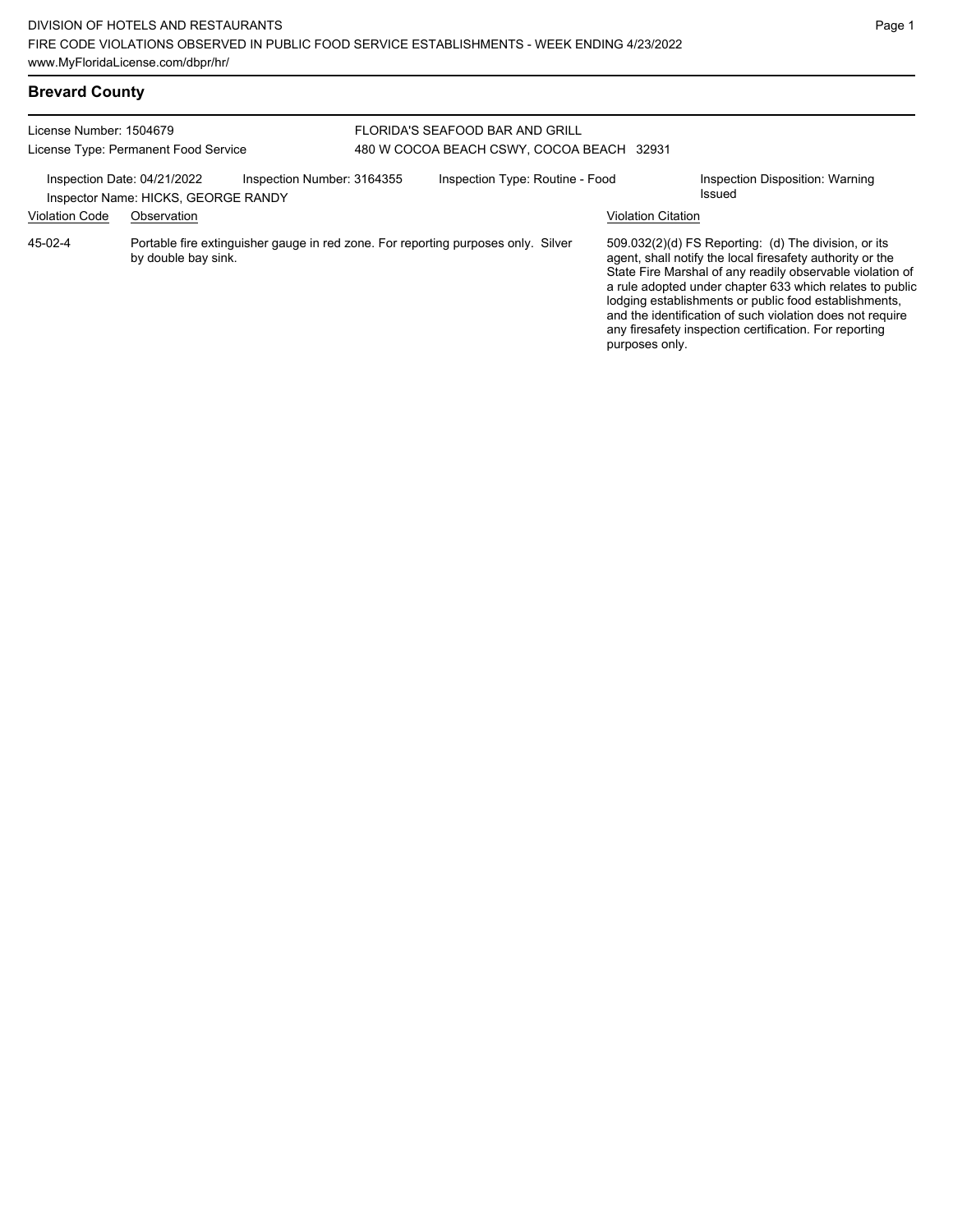### **Broward County**

| License Number: 1625524 |                                                                                                                          |               |                                                         |                           |                                                                                                                                                                                                                                                                                                                                                                                                                                                                                                          |  |  |  |
|-------------------------|--------------------------------------------------------------------------------------------------------------------------|---------------|---------------------------------------------------------|---------------------------|----------------------------------------------------------------------------------------------------------------------------------------------------------------------------------------------------------------------------------------------------------------------------------------------------------------------------------------------------------------------------------------------------------------------------------------------------------------------------------------------------------|--|--|--|
|                         | License Type: Permanent Food Service                                                                                     |               | SANTIAGO'S BODEGA<br>445 NE 4 ST, FORT LAUDERDALE 33301 |                           |                                                                                                                                                                                                                                                                                                                                                                                                                                                                                                          |  |  |  |
| Violation Code          | Inspection Date: 04/22/2022<br>Inspection Number: 3082188<br>Inspector Name: BRANN, JUSTIN<br>Observation                |               | Inspection Type: Food-Licensing Inspection              | <b>Violation Citation</b> | Inspection Disposition: Inspection<br>Completed - No Further Action                                                                                                                                                                                                                                                                                                                                                                                                                                      |  |  |  |
|                         |                                                                                                                          |               |                                                         |                           |                                                                                                                                                                                                                                                                                                                                                                                                                                                                                                          |  |  |  |
| 48-01-5                 | No current insurance inspector boiler report or boiler certificate available for boiler.<br>For reporting purposes only. |               |                                                         |                           | 61C-1.004(10) FAC Reporting: (10) Heating and<br>ventilation - The heating and ventilation system shall be<br>kept in good repair or be installed to maintain a<br>minimum of 68 degrees Fahrenheit throughout the<br>building. The insurance inspectors boiler report is<br>required annually for power boilers and high<br>pressure/high temperature boilers and biannually for low<br>pressure steam or vapor heating boilers and shall be<br>posted in the boiler room. For reporting purposes only. |  |  |  |
| License Number: 1608794 |                                                                                                                          | <b>SUBWAY</b> |                                                         |                           |                                                                                                                                                                                                                                                                                                                                                                                                                                                                                                          |  |  |  |
|                         | License Type: Permanent Food Service                                                                                     |               | 201 E SUNRISE BLVD, FORT LAUDERDALE 33304               |                           |                                                                                                                                                                                                                                                                                                                                                                                                                                                                                                          |  |  |  |
|                         | Inspection Date: 04/20/2022<br>Inspection Number: 3113942<br>Inspector Name: BRANN, JUSTIN                               |               | Inspection Type: Routine - Food                         |                           | Inspection Disposition: Inspection<br>Completed - No Further Action                                                                                                                                                                                                                                                                                                                                                                                                                                      |  |  |  |
| <b>Violation Code</b>   | Observation                                                                                                              |               |                                                         | <b>Violation Citation</b> |                                                                                                                                                                                                                                                                                                                                                                                                                                                                                                          |  |  |  |
| 46-04-4                 | Back Exit door locked. For reporting purposes only.<br>Board across door. **Repeat Violation**                           |               |                                                         | purposes only.            | 509.032(2)(d) FS Reporting: (d) The division, or its<br>agent, shall notify the local firesafety authority or the<br>State Fire Marshal of any readily observable violation of<br>a rule adopted under chapter 633 which relates to public<br>lodging establishments or public food establishments,<br>and the identification of such violation does not require<br>any firesafety inspection certification. For reporting                                                                               |  |  |  |
| 47-03-4                 | Observed electrical wiring in disrepair. For reporting purposes only.<br>Exit sign at back door.                         |               |                                                         | purposes only.            | 509.032(2)(d) FS Reporting: (d) The division, or its<br>agent, shall notify the local firesafety authority or the<br>State Fire Marshal of any readily observable violation of<br>a rule adopted under chapter 633 which relates to public<br>lodging establishments or public food establishments,<br>and the identification of such violation does not require<br>any firesafety inspection certification. For reporting                                                                               |  |  |  |
| License Number: 1622710 |                                                                                                                          |               | THASOS ISLAND RESTAURANT LLC                            |                           |                                                                                                                                                                                                                                                                                                                                                                                                                                                                                                          |  |  |  |
|                         | License Type: Permanent Food Service                                                                                     |               | 3330 E OAKLAND PARK BLVD, FORT LAUDERDALE 33308         |                           |                                                                                                                                                                                                                                                                                                                                                                                                                                                                                                          |  |  |  |
|                         | Inspection Date: 04/21/2022<br>Inspection Number: 3167162<br>Inspector Name: LEWIS, LYNDEN                               |               | Inspection Type: Routine - Food                         |                           | Inspection Disposition: Inspection<br>Completed - No Further Action                                                                                                                                                                                                                                                                                                                                                                                                                                      |  |  |  |
| <b>Violation Code</b>   | Observation                                                                                                              |               |                                                         | <b>Violation Citation</b> |                                                                                                                                                                                                                                                                                                                                                                                                                                                                                                          |  |  |  |
| 45-05-4                 | Portable fire extinguisher missing from its designated location. For reporting<br>purposes only.                         |               |                                                         |                           | 509.032(2)(d) FS Reporting: (d) The division, or its<br>agent, shall notify the local firesafety authority or the<br>State Fire Marshal of any readily observable violation of<br>a rule adopted under chapter 633 which relates to public<br>lodging establishments or public food establishments,                                                                                                                                                                                                      |  |  |  |

and the identification of such violation does not require any firesafety inspection certification. For reporting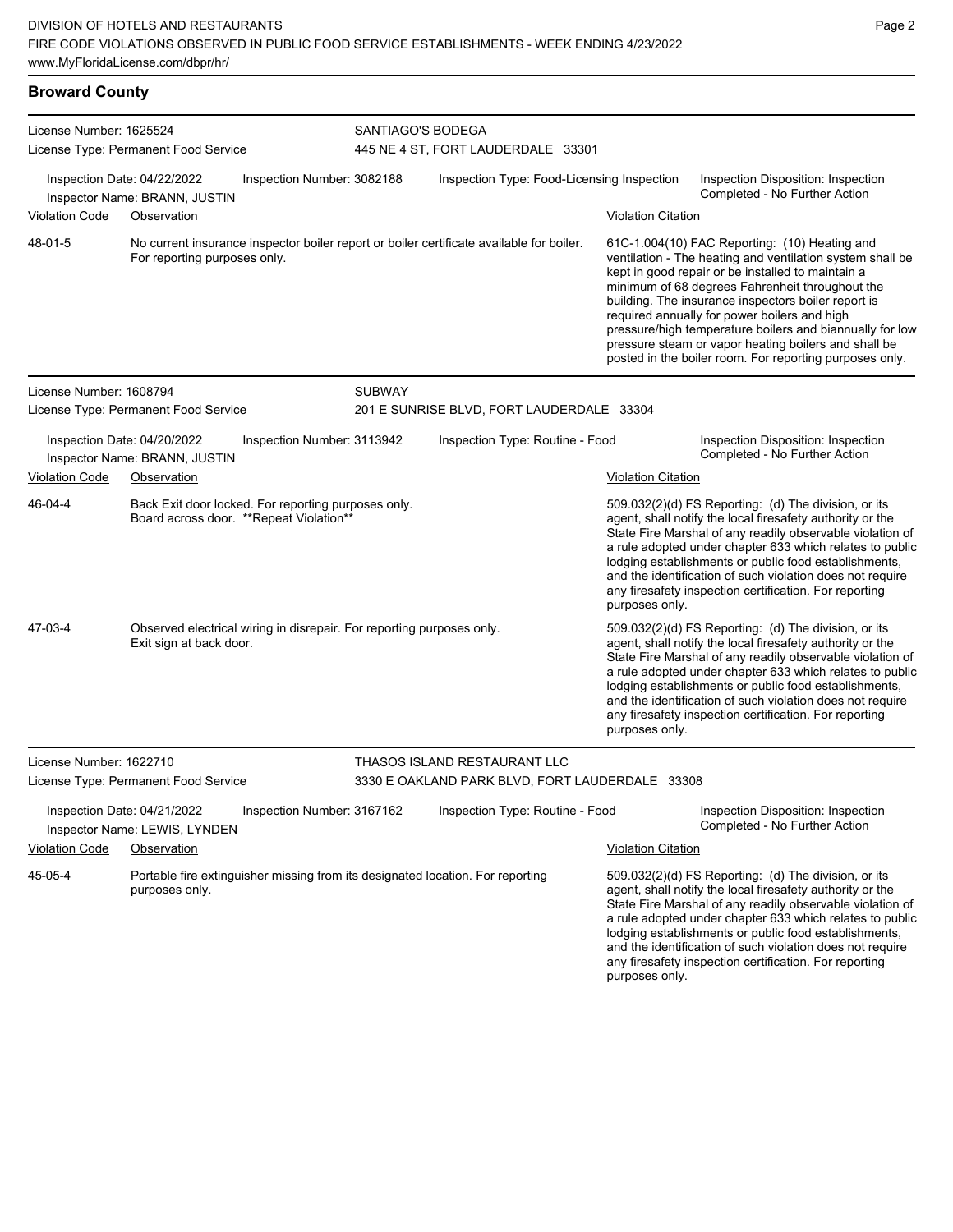### **Broward County**

License Number: 1621108 License Type: Catering

### CATERING AT CHEFS TABLE LLC 3840 INVERRARY BLVD, LAUDERHILL 33319

Inspection Date: 04/19/2022 Inspection Number: 1120588 Inspection Type: Routine - Food Inspection Disposition: Emergency

### Inspector Name: ROGERS, VERNEL Violation Code Observation Violation Citation

Observed electrical wiring in disrepair. For reporting purposes only. Main kitchen dry storage area- observed electrical outlet created inside wall. Observed wood board created to cover electrical outlet inside wall. Outlet is noticeable by wiring outside wood board cover. 47-03-4

509.032(2)(d) FS Reporting: (d) The division, or its agent, shall notify the local firesafety authority or the State Fire Marshal of any readily observable violation of a rule adopted under chapter 633 which relates to public lodging establishments or public food establishments, and the identification of such violation does not require

any firesafety inspection certification. For reporting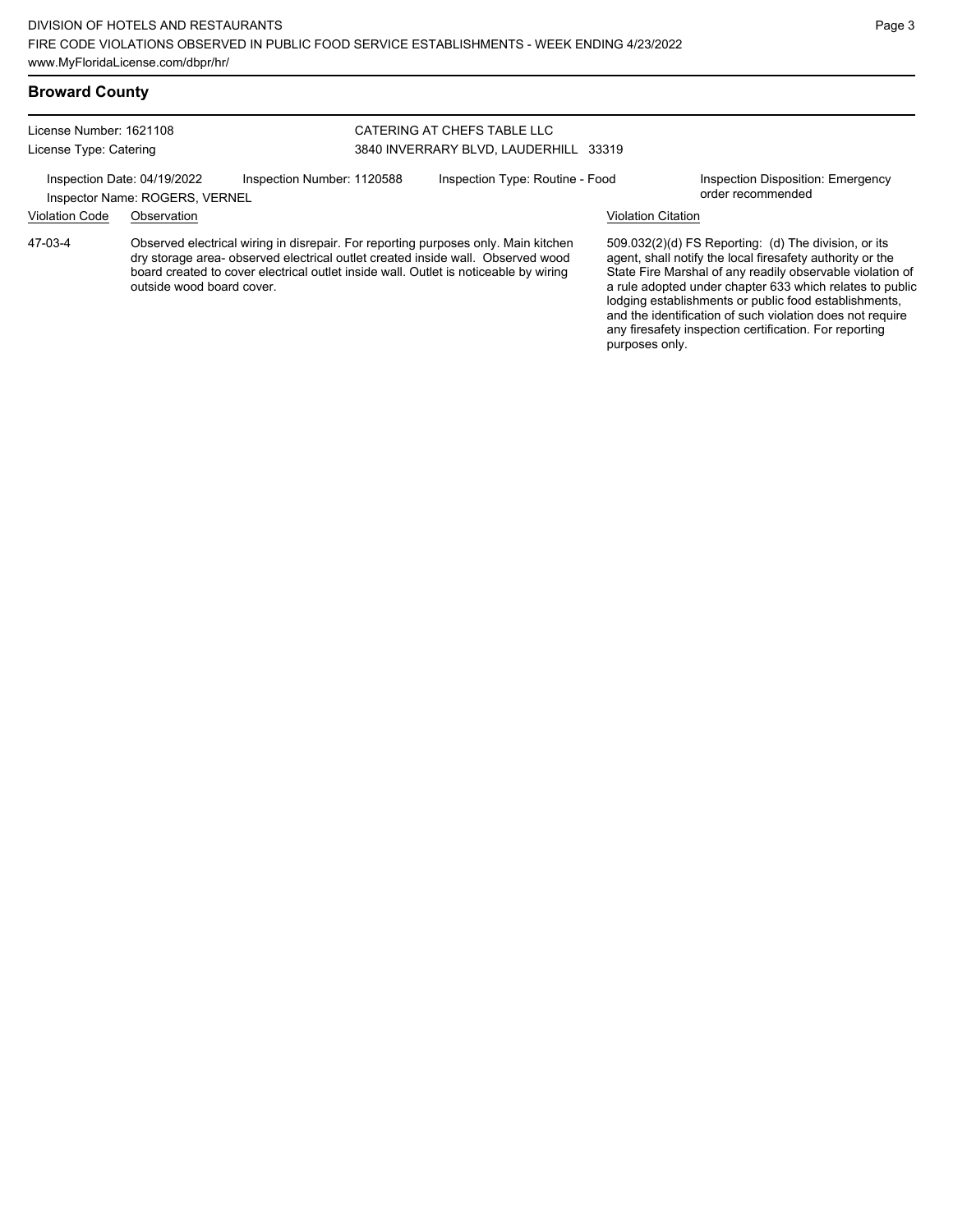### **Citrus County**

#### License Number: 1900660 License Type: Permanent Food Service PIZZA HUT OF HOMOSASSA SPGS 4845 N SUNCOAST BLVD, HOMOSASSA SPGS 344479999 Inspection Date: 04/19/2022 Inspection Number: 3186344 Inspection Type: Complaint Full Inspection Disposition: Inspection<br>Inspector Name: DEMARCO AMBER Inspector Name: DEMARCO, AMBER Violation Code Observation Violation Citation Use of cooking equipment producing smoke with hood suppression system in disrepair. Notified Fire AHJ. For reporting purposes only. Operator states repair company has ordered parts for the hood to be repaired. Establishment currently has vacuum like machine at the oven vent that is attached to yellow tubing that is venting out the back door. 509.032(2)(d) FS Reporting: (d) The division, or its agent, shall notify the local firesafety authority or the State Fire Marshal of any readily observable violation of a rule adopted under chapter 633 which relates to public lodging establishments or public food establishments, and the identification of such violation does not require any firesafety inspection certification. For reporting 45-04-4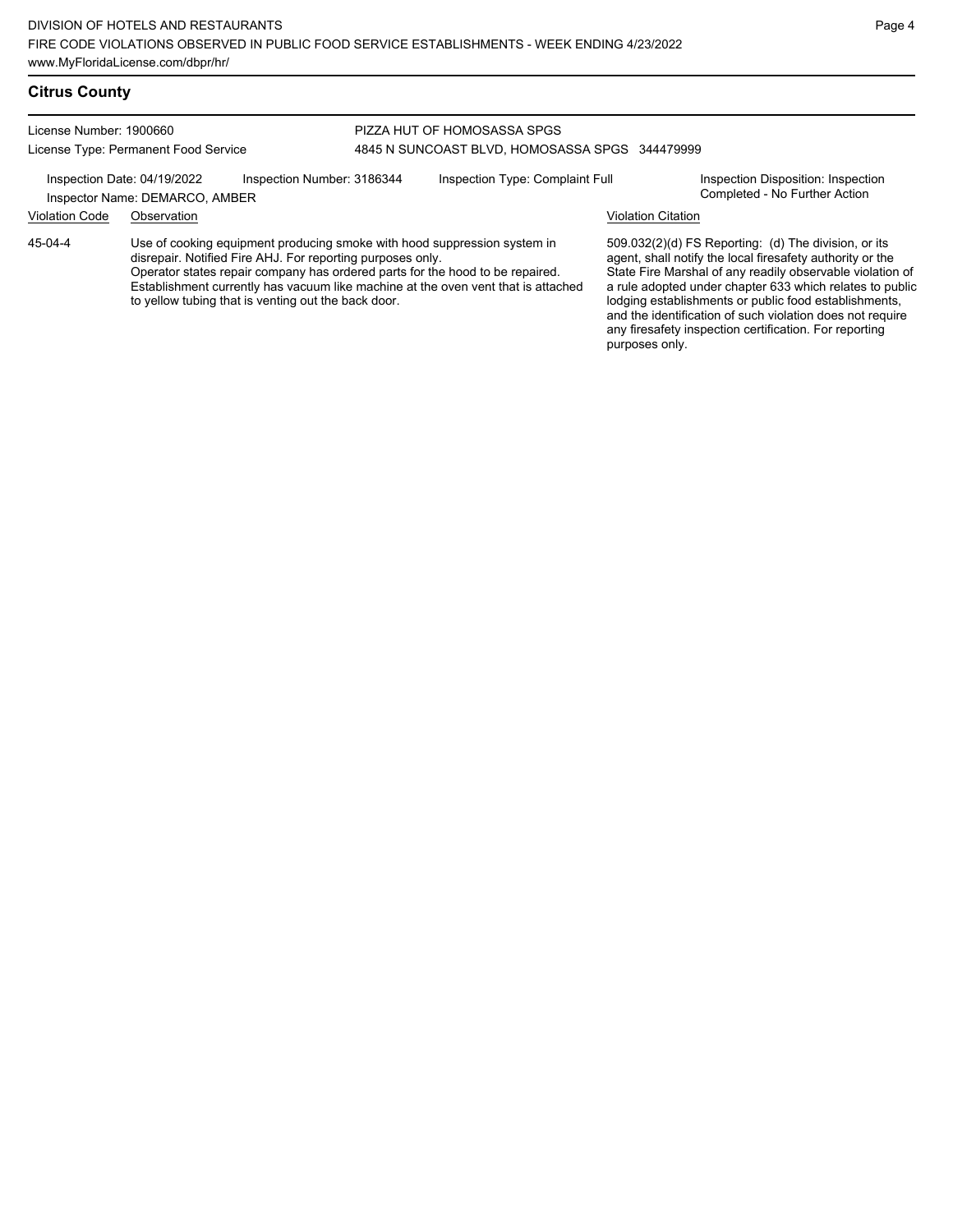| License Number: 2000016 | License Type: Permanent Food Service                            |                            | CLUB CONTINENTAL DINING ROOM<br>2143 ASTOR ST, ORANGE PARK 32073                         |                           |                                                                                                                                                                                                                                                                                                                                                                                                                                                                                                          |
|-------------------------|-----------------------------------------------------------------|----------------------------|------------------------------------------------------------------------------------------|---------------------------|----------------------------------------------------------------------------------------------------------------------------------------------------------------------------------------------------------------------------------------------------------------------------------------------------------------------------------------------------------------------------------------------------------------------------------------------------------------------------------------------------------|
|                         | Inspection Date: 04/21/2022<br>Inspector Name: BIAVA, GRANT     | Inspection Number: 3152497 | Inspection Type: Routine - Food                                                          |                           | Inspection Disposition: Administrative<br>complaint recommended                                                                                                                                                                                                                                                                                                                                                                                                                                          |
| <b>Violation Code</b>   | Observation                                                     |                            |                                                                                          | <b>Violation Citation</b> |                                                                                                                                                                                                                                                                                                                                                                                                                                                                                                          |
| 48-01-5                 | For reporting purposes only.<br>Certification expired 1/14/2022 |                            | No current insurance inspector boiler report or boiler certificate available for boiler. |                           | 61C-1.004(10) FAC Reporting: (10) Heating and<br>ventilation - The heating and ventilation system shall be<br>kept in good repair or be installed to maintain a<br>minimum of 68 degrees Fahrenheit throughout the<br>building. The insurance inspectors boiler report is<br>required annually for power boilers and high<br>pressure/high temperature boilers and biannually for low<br>pressure steam or vapor heating boilers and shall be<br>posted in the boiler room. For reporting purposes only. |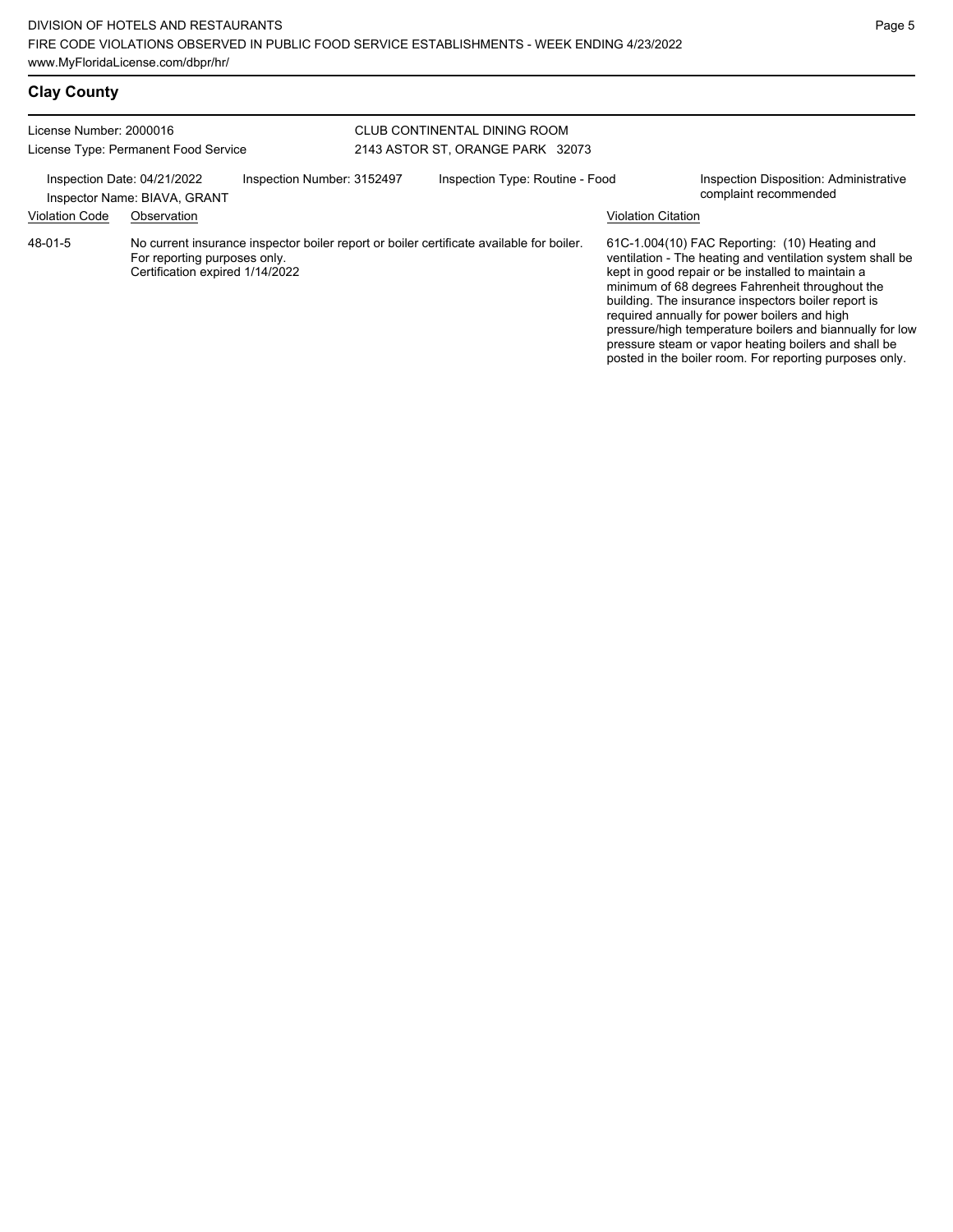| <b>Collier County</b>                                           |                                                                 |                                                                               |                              |                                                                                                                                                                               |                           |                                                                                                                                                                                                                                                                                                                                                                                                                                                                                                          |
|-----------------------------------------------------------------|-----------------------------------------------------------------|-------------------------------------------------------------------------------|------------------------------|-------------------------------------------------------------------------------------------------------------------------------------------------------------------------------|---------------------------|----------------------------------------------------------------------------------------------------------------------------------------------------------------------------------------------------------------------------------------------------------------------------------------------------------------------------------------------------------------------------------------------------------------------------------------------------------------------------------------------------------|
| License Number: 2101109<br>License Type: Permanent Food Service |                                                                 | <b>AURA RESTAURANT</b>                                                        | 475 SEAGATE DR, NAPLES 34103 |                                                                                                                                                                               |                           |                                                                                                                                                                                                                                                                                                                                                                                                                                                                                                          |
|                                                                 | Inspection Date: 04/20/2022<br>Inspector Name: DILLON, TIMOTHY  | Inspection Number: 3184693                                                    |                              | Inspection Type: Food-Licensing Inspection                                                                                                                                    |                           | Inspection Disposition: Inspection<br>Completed - No Further Action                                                                                                                                                                                                                                                                                                                                                                                                                                      |
| <b>Violation Code</b>                                           | Observation                                                     |                                                                               |                              |                                                                                                                                                                               | <b>Violation Citation</b> |                                                                                                                                                                                                                                                                                                                                                                                                                                                                                                          |
| 48-01-5                                                         |                                                                 | For reporting purposes only. Observed no boiler certificate for the location. |                              | No current insurance inspector boiler report or boiler certificate available for boiler.                                                                                      |                           | 61C-1.004(10) FAC Reporting: (10) Heating and<br>ventilation - The heating and ventilation system shall be<br>kept in good repair or be installed to maintain a<br>minimum of 68 degrees Fahrenheit throughout the<br>building. The insurance inspectors boiler report is<br>required annually for power boilers and high<br>pressure/high temperature boilers and biannually for low<br>pressure steam or vapor heating boilers and shall be<br>posted in the boiler room. For reporting purposes only. |
| License Number: 2102467                                         |                                                                 |                                                                               |                              | <b>DOUBLETREE GUEST SUITES</b>                                                                                                                                                |                           |                                                                                                                                                                                                                                                                                                                                                                                                                                                                                                          |
|                                                                 | License Type: Permanent Food Service                            |                                                                               |                              | 12200 TAMIAMI TRAIL, NAPLES 34110                                                                                                                                             |                           |                                                                                                                                                                                                                                                                                                                                                                                                                                                                                                          |
|                                                                 | Inspection Date: 04/18/2022<br>Inspector Name: BARKLEY, KENDELL | Inspection Number: 3152954                                                    |                              | Inspection Type: Routine - Food                                                                                                                                               |                           | Inspection Disposition: Inspection<br>Completed - No Further Action                                                                                                                                                                                                                                                                                                                                                                                                                                      |
| Violation Code                                                  | Observation                                                     |                                                                               |                              |                                                                                                                                                                               | <b>Violation Citation</b> |                                                                                                                                                                                                                                                                                                                                                                                                                                                                                                          |
| 48-01-5                                                         | with in the hotel.                                              |                                                                               |                              | No current insurance inspector boiler report or boiler certificate available for boiler.<br>For reporting purposes only. Observed no boiler certificate for the establishment |                           | 61C-1.004(10) FAC Reporting: (10) Heating and<br>ventilation - The heating and ventilation system shall be<br>kept in good repair or be installed to maintain a                                                                                                                                                                                                                                                                                                                                          |

ng and ventilation shall be kept in good repair or be installed to maintain a minimum of 68 degrees Fahrenheit throughout the building. The insurance inspectors boiler report is required annually for power boilers and high pressure/high temperature boilers and biannually for low pressure steam or vapor heating boilers and shall be posted in the boiler room. For reporting purposes only.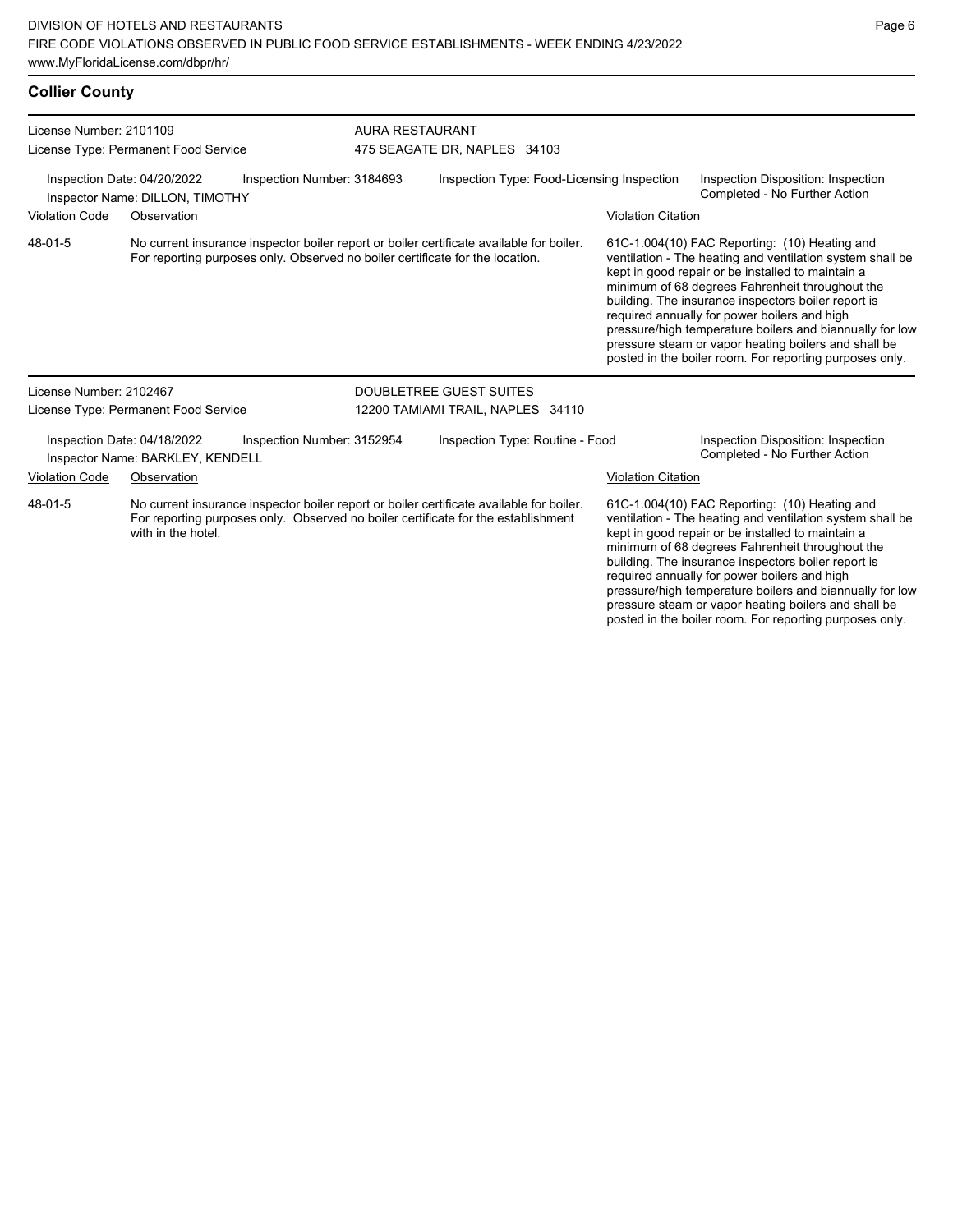| License Number: 2250098                      |                                                                 |                                                                                                                        | BLESSED BBQ AND CATERING        |                           |                                                                                                                                                                                                                                                                                                                                                                                                                            |
|----------------------------------------------|-----------------------------------------------------------------|------------------------------------------------------------------------------------------------------------------------|---------------------------------|---------------------------|----------------------------------------------------------------------------------------------------------------------------------------------------------------------------------------------------------------------------------------------------------------------------------------------------------------------------------------------------------------------------------------------------------------------------|
| License Type: Mobile Food Dispensing Vehicle |                                                                 |                                                                                                                        | 803 SW HARTFORD WAY, LAKE CITY  | 32024                     |                                                                                                                                                                                                                                                                                                                                                                                                                            |
|                                              | Inspection Date: 04/21/2022<br>Inspector Name: BAILEY, KIMBERLY | Inspection Number: 1246449                                                                                             | Inspection Type: Routine - Food |                           | Inspection Disposition: Inspection<br>Completed - No Further Action                                                                                                                                                                                                                                                                                                                                                        |
| <b>Violation Code</b>                        | Observation                                                     |                                                                                                                        |                                 | <b>Violation Citation</b> |                                                                                                                                                                                                                                                                                                                                                                                                                            |
| 45-02-4                                      |                                                                 | Portable fire extinguisher gauge in red zone. For reporting purposes only.<br>Recharge zone by Three compartment sink. |                                 | purposes only.            | 509.032(2)(d) FS Reporting: (d) The division, or its<br>agent, shall notify the local firesafety authority or the<br>State Fire Marshal of any readily observable violation of<br>a rule adopted under chapter 633 which relates to public<br>lodging establishments or public food establishments,<br>and the identification of such violation does not require<br>any firesafety inspection certification. For reporting |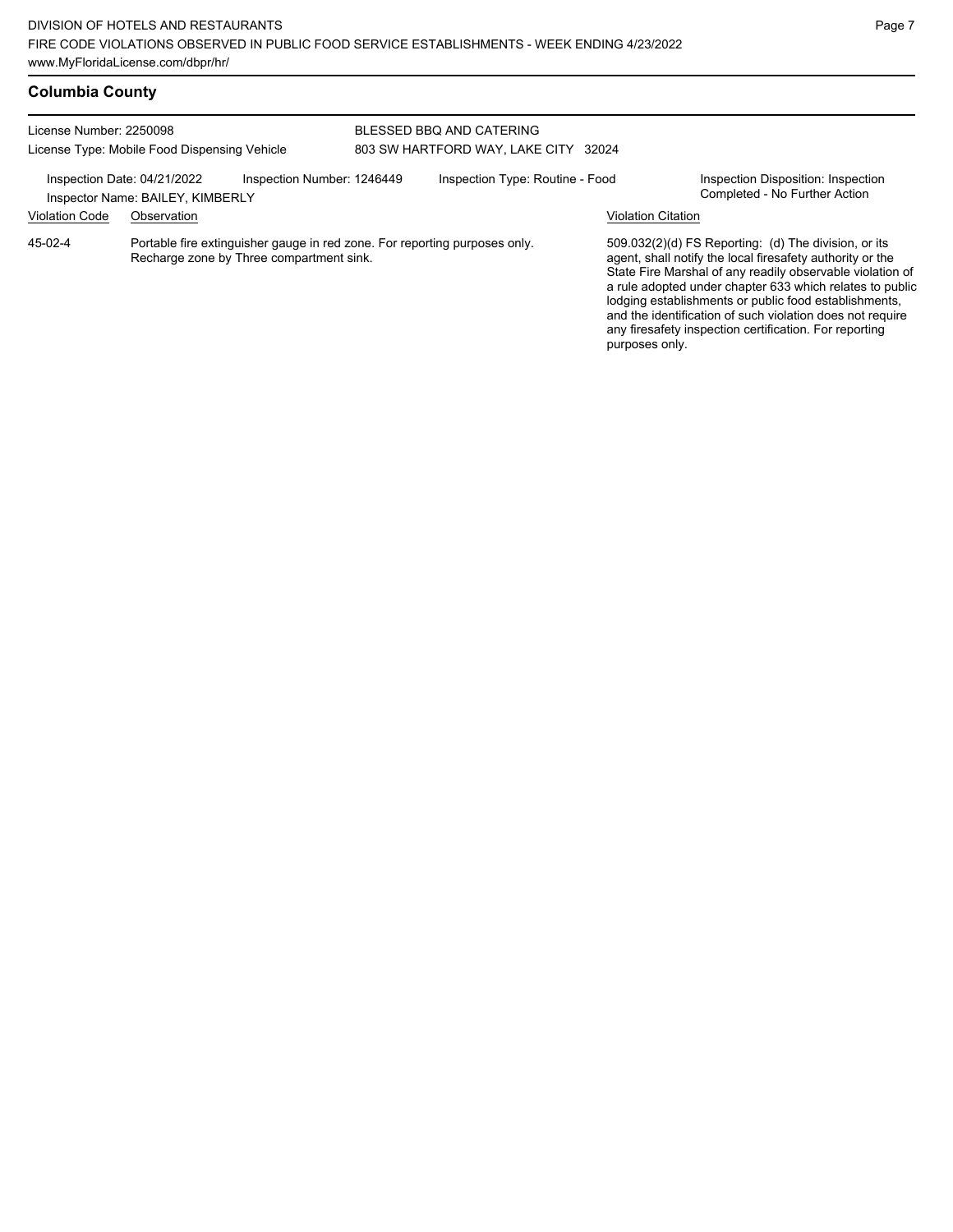| <b>Dade County</b>                                                                                                                                           |                                                                                                                                                                                                                                                             |                            |                                                                    |                           |                                                                                                                                                                                                                                                                                                                                                                                                                                                                                                          |
|--------------------------------------------------------------------------------------------------------------------------------------------------------------|-------------------------------------------------------------------------------------------------------------------------------------------------------------------------------------------------------------------------------------------------------------|----------------------------|--------------------------------------------------------------------|---------------------------|----------------------------------------------------------------------------------------------------------------------------------------------------------------------------------------------------------------------------------------------------------------------------------------------------------------------------------------------------------------------------------------------------------------------------------------------------------------------------------------------------------|
| License Number: 2333245<br>License Type: Permanent Food Service<br>Inspection Date: 04/19/2022<br>Inspection Number: 3143577<br>Inspector Name: SAENZ, HILDA |                                                                                                                                                                                                                                                             |                            | 01.22.04 MAIN KITCHEN/ 1 ST BASE CLUB<br>1501 NW 3 ST, MIAMI 33125 |                           |                                                                                                                                                                                                                                                                                                                                                                                                                                                                                                          |
|                                                                                                                                                              |                                                                                                                                                                                                                                                             |                            | Inspection Type: Routine - Food                                    |                           | Inspection Disposition: Inspection<br>Completed - No Further Action                                                                                                                                                                                                                                                                                                                                                                                                                                      |
| <b>Violation Code</b>                                                                                                                                        | Observation                                                                                                                                                                                                                                                 |                            |                                                                    | <b>Violation Citation</b> |                                                                                                                                                                                                                                                                                                                                                                                                                                                                                                          |
| 48-01-5                                                                                                                                                      | No current insurance inspector boiler report or boiler certificate available for boiler.<br>For reporting purposes only. FI 123887 01/21/2022<br>FI 123888. 01/21/2022<br>Boilers were inspected on 01/21/2022 but they are missing the Boiler certificate. |                            |                                                                    |                           | 61C-1.004(10) FAC Reporting: (10) Heating and<br>ventilation - The heating and ventilation system shall be<br>kept in good repair or be installed to maintain a<br>minimum of 68 degrees Fahrenheit throughout the<br>building. The insurance inspectors boiler report is<br>required annually for power boilers and high<br>pressure/high temperature boilers and biannually for low<br>pressure steam or vapor heating boilers and shall be<br>posted in the boiler room. For reporting purposes only. |
| License Number: 2333248                                                                                                                                      |                                                                                                                                                                                                                                                             | 01.15.02 THE CLUB          |                                                                    |                           |                                                                                                                                                                                                                                                                                                                                                                                                                                                                                                          |
|                                                                                                                                                              | License Type: Permanent Food Service                                                                                                                                                                                                                        |                            | 1501 NW 3 ST, MIAMI 33125                                          |                           |                                                                                                                                                                                                                                                                                                                                                                                                                                                                                                          |
|                                                                                                                                                              | Inspection Date: 04/19/2022<br>Inspector Name: SAENZ, HILDA                                                                                                                                                                                                 | Inspection Number: 3143560 | Inspection Type: Routine - Food                                    |                           | Inspection Disposition: Inspection<br>Completed - No Further Action                                                                                                                                                                                                                                                                                                                                                                                                                                      |
| <b>Violation Code</b>                                                                                                                                        | Observation                                                                                                                                                                                                                                                 |                            |                                                                    | <b>Violation Citation</b> |                                                                                                                                                                                                                                                                                                                                                                                                                                                                                                          |
| 48-01-5                                                                                                                                                      | No current insurance inspector boiler report or boiler certificate available for boiler.<br>For reporting purposes only. Observed FI 123887 and FI 123888 Inspected on<br>01/21/2022.                                                                       |                            |                                                                    |                           | 61C-1.004(10) FAC Reporting: (10) Heating and<br>ventilation - The heating and ventilation system shall be<br>kept in good repair or be installed to maintain a<br>minimum of 68 degrees Fahrenheit throughout the                                                                                                                                                                                                                                                                                       |
|                                                                                                                                                              | Boilers were inspected on 01/21/2022 but they are missing the Boiler certificate.                                                                                                                                                                           |                            |                                                                    |                           | building. The insurance inspectors boiler report is<br>required annually for power boilers and high<br>pressure/high temperature boilers and biannually for low<br>pressure steam or vapor heating boilers and shall be<br>posted in the boiler room. For reporting purposes only.                                                                                                                                                                                                                       |
| License Number: 2327551                                                                                                                                      |                                                                                                                                                                                                                                                             |                            | <b>TRATTORIA DELLA SPIAGGIA</b>                                    |                           |                                                                                                                                                                                                                                                                                                                                                                                                                                                                                                          |
|                                                                                                                                                              | License Type: Permanent Food Service                                                                                                                                                                                                                        |                            | 3010 COLLINS AVE, MIAMI BEACH 33140                                |                           |                                                                                                                                                                                                                                                                                                                                                                                                                                                                                                          |
|                                                                                                                                                              | Inspection Date: 04/22/2022<br>Inspector Name: UNZAGA, MILADYS                                                                                                                                                                                              | Inspection Number: 3162559 | Inspection Type: Routine - Food                                    |                           | Inspection Disposition: Warning<br>Issued                                                                                                                                                                                                                                                                                                                                                                                                                                                                |
| <b>Violation Code</b>                                                                                                                                        | Observation                                                                                                                                                                                                                                                 |                            |                                                                    | <b>Violation Citation</b> |                                                                                                                                                                                                                                                                                                                                                                                                                                                                                                          |
| 48-01-5                                                                                                                                                      | No current insurance inspector boiler report or boiler certificate available for boiler.<br>For reporting purposes only. **Repeat Violation**                                                                                                               |                            |                                                                    |                           | 61C-1.004(10) FAC Reporting: (10) Heating and<br>ventilation - The heating and ventilation system shall be<br>kept in good repair or be installed to maintain a<br>minimum of 68 degrees Fahrenheit throughout the                                                                                                                                                                                                                                                                                       |

pressure/high temperature boilers and biannually for low pressure steam or vapor heating boilers and shall be posted in the boiler room. For reporting purposes only.

building. The insurance inspectors boiler report is required annually for power boilers and high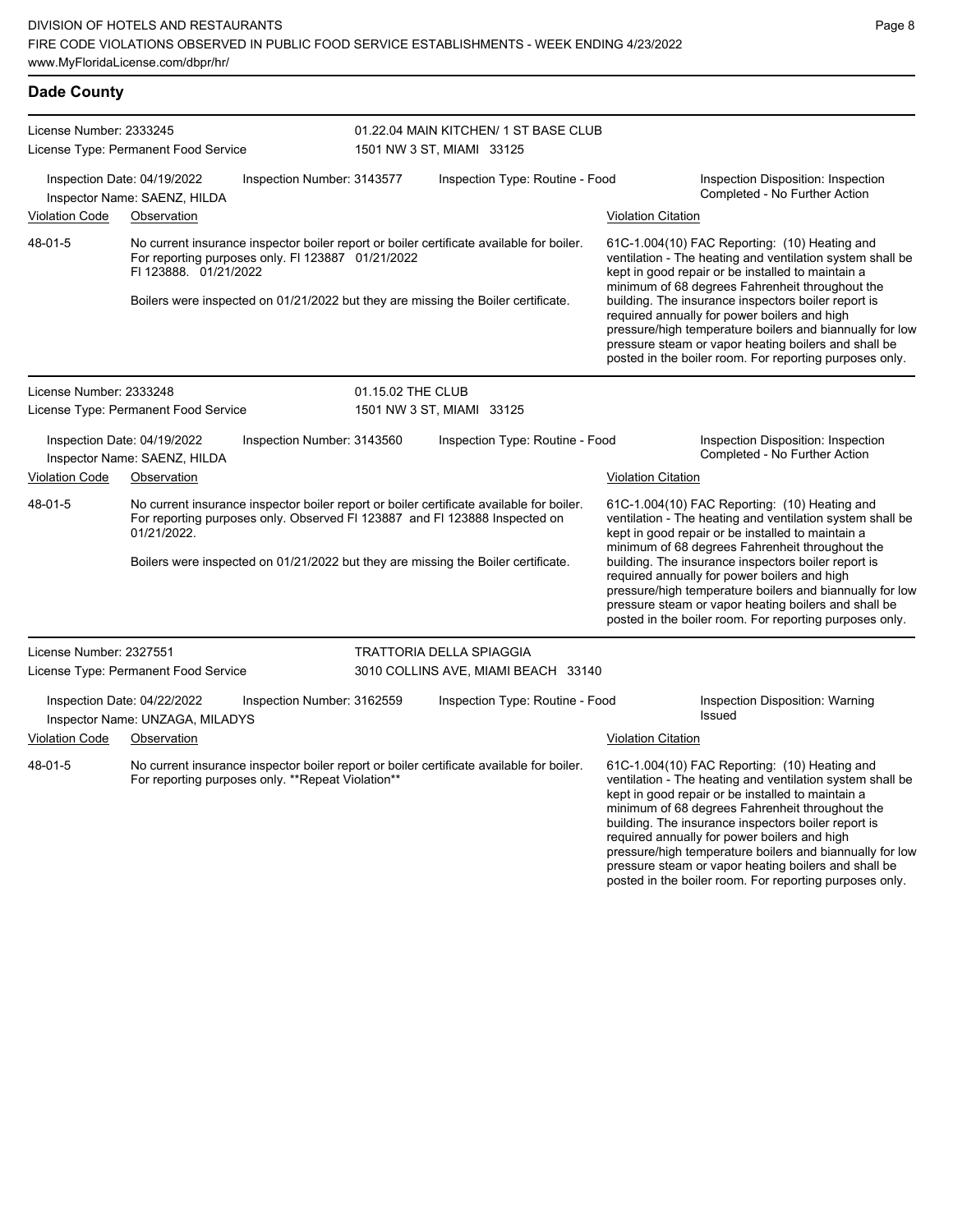## **Duval County**

| License Number: 2615527 |                                                                                                                                                                                                                                                  | <b>JIMMY HULA'S</b> |                                            |                           |                                                                                                                                                                                                                                                                                                                                                                                                                                                                                                          |
|-------------------------|--------------------------------------------------------------------------------------------------------------------------------------------------------------------------------------------------------------------------------------------------|---------------------|--------------------------------------------|---------------------------|----------------------------------------------------------------------------------------------------------------------------------------------------------------------------------------------------------------------------------------------------------------------------------------------------------------------------------------------------------------------------------------------------------------------------------------------------------------------------------------------------------|
|                         | License Type: Permanent Food Service                                                                                                                                                                                                             |                     | 9711 APPLECROSS RD, JACKSONVILLE 32222     |                           |                                                                                                                                                                                                                                                                                                                                                                                                                                                                                                          |
|                         | Inspection Date: 04/20/2022<br>Inspection Number: 3162354<br>Inspector Name: GRODEWALD, PAUL                                                                                                                                                     |                     | Inspection Type: Routine - Food            |                           | Inspection Disposition: Inspection<br>Completed - No Further Action                                                                                                                                                                                                                                                                                                                                                                                                                                      |
| <b>Violation Code</b>   | Observation                                                                                                                                                                                                                                      |                     |                                            | <b>Violation Citation</b> |                                                                                                                                                                                                                                                                                                                                                                                                                                                                                                          |
| 47-03-4                 | Observed electrical wiring in disrepair. For reporting purposes only.<br>Bare wire in wall outlet next to make line.                                                                                                                             |                     |                                            | purposes only.            | $509.032(2)(d)$ FS Reporting: (d) The division, or its<br>agent, shall notify the local firesafety authority or the<br>State Fire Marshal of any readily observable violation of<br>a rule adopted under chapter 633 which relates to public<br>lodging establishments or public food establishments,<br>and the identification of such violation does not require<br>any firesafety inspection certification. For reporting                                                                             |
| License Number: 2614482 |                                                                                                                                                                                                                                                  |                     | LITTLE CAESARS PIZZA                       |                           |                                                                                                                                                                                                                                                                                                                                                                                                                                                                                                          |
|                         | License Type: Permanent Food Service                                                                                                                                                                                                             |                     | 13740 BEACH BLVD #111, JACKSONVILLE 32224  |                           |                                                                                                                                                                                                                                                                                                                                                                                                                                                                                                          |
|                         | Inspection Date: 04/19/2022<br>Inspection Number: 3109233<br>Inspector Name: VILBRUN, JOSUE                                                                                                                                                      |                     | Inspection Type: Routine - Food            |                           | Inspection Disposition: Inspection<br>Completed - No Further Action                                                                                                                                                                                                                                                                                                                                                                                                                                      |
| <b>Violation Code</b>   | Observation                                                                                                                                                                                                                                      |                     |                                            | <b>Violation Citation</b> |                                                                                                                                                                                                                                                                                                                                                                                                                                                                                                          |
| 46-01-4                 | Marked exit/path to marked exit blocked. For reporting purposes only.<br>Block with card board boxes for trash at kitchen. Back door area                                                                                                        |                     |                                            | purposes only.            | 509.032(2)(d) FS Reporting: (d) The division, or its<br>agent, shall notify the local firesafety authority or the<br>State Fire Marshal of any readily observable violation of<br>a rule adopted under chapter 633 which relates to public<br>lodging establishments or public food establishments,<br>and the identification of such violation does not require<br>any firesafety inspection certification. For reporting                                                                               |
| License Number: 2610864 |                                                                                                                                                                                                                                                  |                     | CHILI'S SOUTHWEST GRILL & BAR              |                           |                                                                                                                                                                                                                                                                                                                                                                                                                                                                                                          |
|                         | License Type: Permanent Food Service                                                                                                                                                                                                             |                     | 9350 ATLANTIC BLVD, JACKSONVILLE 322258219 |                           |                                                                                                                                                                                                                                                                                                                                                                                                                                                                                                          |
|                         | Inspection Date: 04/18/2022<br>Inspection Number: 3173082<br>Inspector Name: THOMAS, PHILIP                                                                                                                                                      |                     | Inspection Type: Routine - Food            |                           | Inspection Disposition: Inspection<br>Completed - No Further Action                                                                                                                                                                                                                                                                                                                                                                                                                                      |
| <b>Violation Code</b>   | Observation                                                                                                                                                                                                                                      |                     |                                            | <b>Violation Citation</b> |                                                                                                                                                                                                                                                                                                                                                                                                                                                                                                          |
| 47-03-4                 | Observed electrical wiring in disrepair. For reporting purposes only.<br>Electrical outlet near hand wash sink near preparation area is loose and dangling<br>away from wall in an exposed manner. Discussed with manager on duty                |                     |                                            | purposes only.            | 509.032(2)(d) FS Reporting: (d) The division, or its<br>agent, shall notify the local firesafety authority or the<br>State Fire Marshal of any readily observable violation of<br>a rule adopted under chapter 633 which relates to public<br>lodging establishments or public food establishments,<br>and the identification of such violation does not require<br>any firesafety inspection certification. For reporting                                                                               |
| License Number: 2614982 |                                                                                                                                                                                                                                                  |                     | <b>NORDSTROM BAZILLE</b>                   |                           |                                                                                                                                                                                                                                                                                                                                                                                                                                                                                                          |
|                         | License Type: Permanent Food Service                                                                                                                                                                                                             |                     | 4835 TOWN CROSSING DR, JACKSONVILLE 32246  |                           |                                                                                                                                                                                                                                                                                                                                                                                                                                                                                                          |
|                         | Inspection Date: 04/19/2022<br>Inspection Number: 3168390<br>Inspector Name: VILBRUN, JOSUE                                                                                                                                                      |                     | Inspection Type: Routine - Food            |                           | Inspection Disposition: Inspection<br>Completed - No Further Action                                                                                                                                                                                                                                                                                                                                                                                                                                      |
| <b>Violation Code</b>   | Observation                                                                                                                                                                                                                                      |                     |                                            | <b>Violation Citation</b> |                                                                                                                                                                                                                                                                                                                                                                                                                                                                                                          |
| 48-01-5                 | No current insurance inspector boiler report or boiler certificate available for boiler.<br>For reporting purposes only.<br>Manager is new and unaware of location of boiler. Boiler site shows one active<br>boiler and certificate is expired. |                     |                                            |                           | 61C-1.004(10) FAC Reporting: (10) Heating and<br>ventilation - The heating and ventilation system shall be<br>kept in good repair or be installed to maintain a<br>minimum of 68 degrees Fahrenheit throughout the<br>building. The insurance inspectors boiler report is<br>required annually for power boilers and high<br>pressure/high temperature boilers and biannually for low<br>pressure steam or vapor heating boilers and shall be<br>posted in the boiler room. For reporting purposes only. |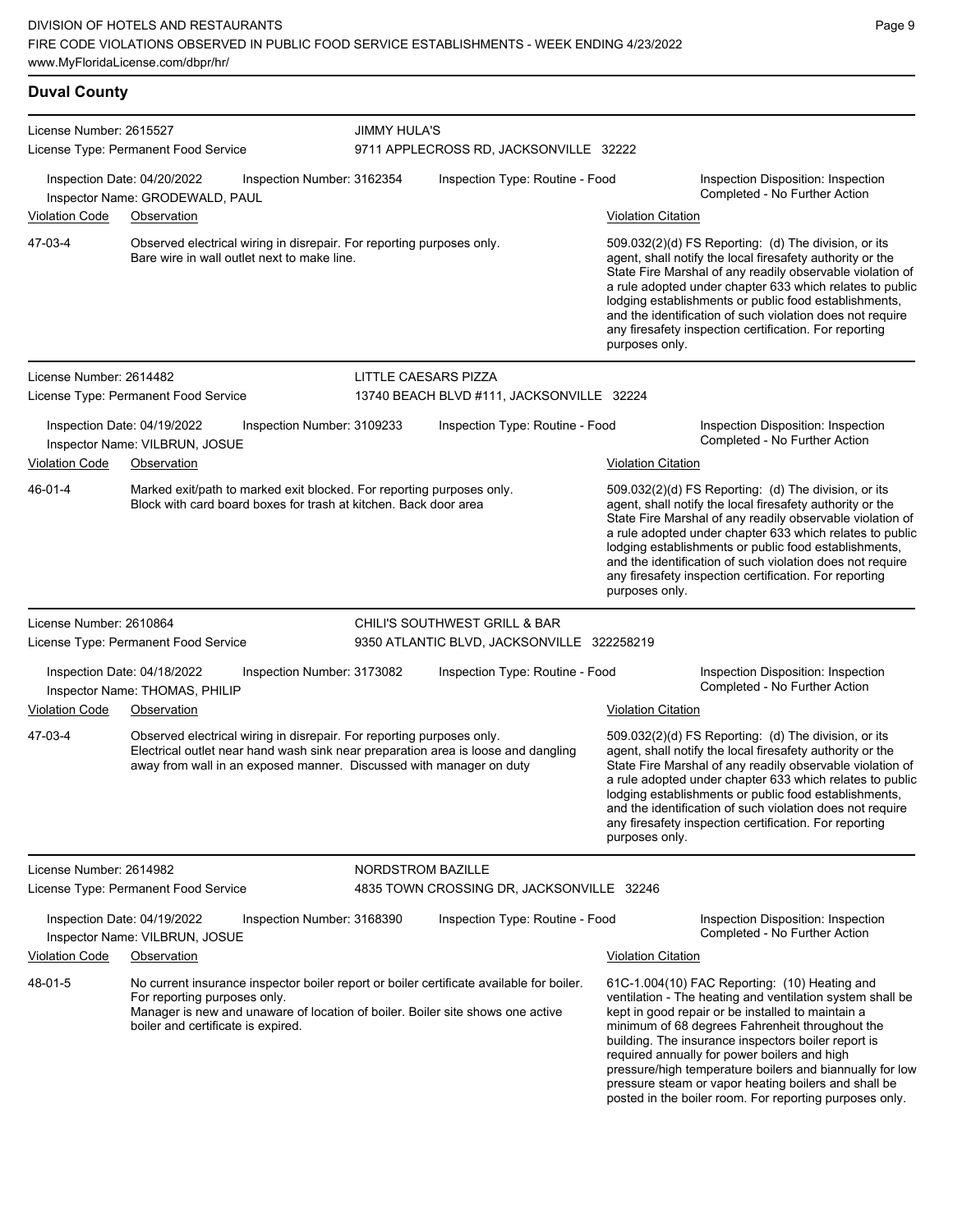| License Number: 2706264     | License Type: Permanent Food Service                                           | MR TERIYAKI INCORPORATED<br>41 S NAVY BLVD, PENSACOLA 32507 |                           |                                                                                                                                                                                                             |
|-----------------------------|--------------------------------------------------------------------------------|-------------------------------------------------------------|---------------------------|-------------------------------------------------------------------------------------------------------------------------------------------------------------------------------------------------------------|
| Inspection Date: 04/22/2022 | Inspection Number: 3185763<br>Inspector Name: JIMENEZ, MARCO                   | Inspection Type: Complaint Full                             |                           | Inspection Disposition: Emergency<br>order recommended                                                                                                                                                      |
| <b>Violation Code</b>       | Observation                                                                    |                                                             | <b>Violation Citation</b> |                                                                                                                                                                                                             |
| 49-01-4                     | Flammables stored inside storage room off kitchen.<br>Gas can containing fuel. |                                                             |                           | 61C-1.004(6) FAC Reporting: (6) Attics, basements,<br>boiler rooms, meter rooms, laundry rooms, and storage<br>rooms shall be kept clean and free of debris and<br>flammables. For reporting purposes only. |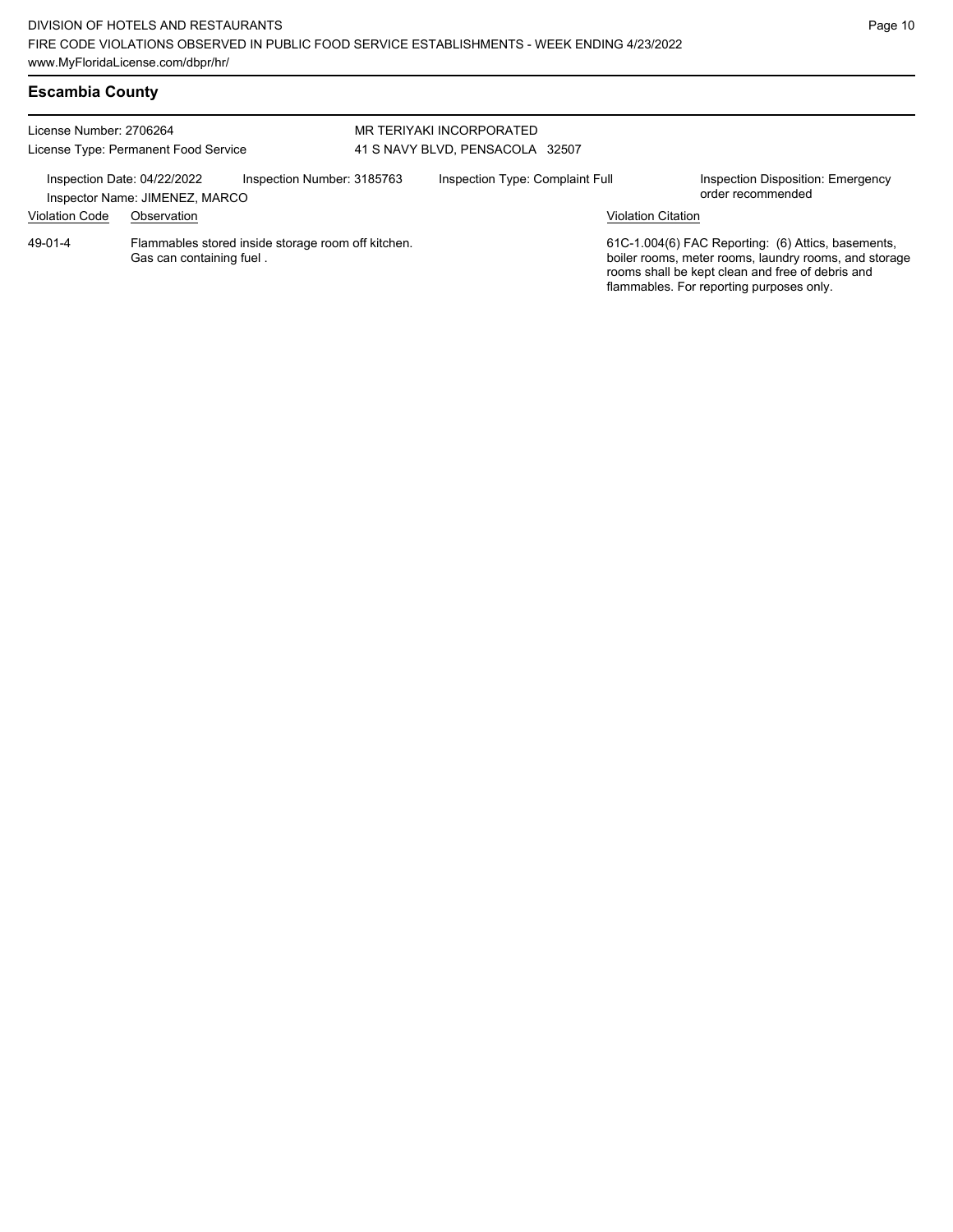# **Flagler County**

| License Number: 2850091                                                                         |                                                                                                                                                                                                      |                                                                                                                                                                                                                                  | KING BMA FOOD SERVICE              |  |                                                                                                                                                                                                                                                                                                                                                                                                                                              |  |  |
|-------------------------------------------------------------------------------------------------|------------------------------------------------------------------------------------------------------------------------------------------------------------------------------------------------------|----------------------------------------------------------------------------------------------------------------------------------------------------------------------------------------------------------------------------------|------------------------------------|--|----------------------------------------------------------------------------------------------------------------------------------------------------------------------------------------------------------------------------------------------------------------------------------------------------------------------------------------------------------------------------------------------------------------------------------------------|--|--|
|                                                                                                 | License Type: Mobile Food Dispensing Vehicle                                                                                                                                                         |                                                                                                                                                                                                                                  | 37 ROYAL LEAF LN, PALM COAST 32164 |  |                                                                                                                                                                                                                                                                                                                                                                                                                                              |  |  |
| Inspection Date: 04/22/2022<br>Inspection Number: 1238896<br>Inspector Name: HARTMANN, MICHELLE |                                                                                                                                                                                                      |                                                                                                                                                                                                                                  | Inspection Type: Routine - Food    |  | Inspection Disposition: Inspection<br>Completed - No Further Action                                                                                                                                                                                                                                                                                                                                                                          |  |  |
| <b>Violation Code</b>                                                                           | Observation                                                                                                                                                                                          |                                                                                                                                                                                                                                  |                                    |  | <b>Violation Citation</b>                                                                                                                                                                                                                                                                                                                                                                                                                    |  |  |
| 45-04-4                                                                                         |                                                                                                                                                                                                      | Use of cooking equipment producing grease laden vapors/smoke with no hood<br>suppression system installed. Notified Fire AHJ. For reporting purposes only.<br>Establishment has a grill without a hood and cooks raw hamburgers. |                                    |  | 509.032(2)(d) FS Reporting: (d) The division, or its<br>agent, shall notify the local firesafety authority or the<br>State Fire Marshal of any readily observable violation of<br>a rule adopted under chapter 633 which relates to public<br>lodging establishments or public food establishments,<br>and the identification of such violation does not require<br>any firesafety inspection certification. For reporting<br>purposes only. |  |  |
| 48-04-4                                                                                         | Propane tank (larger than 2.7 lb. water capacity/1 lb. gas capacity) located inside<br>of the building. For reporting purposes only.<br>Establishment has a 5lb propane tank hooked up to gas grill. |                                                                                                                                                                                                                                  |                                    |  | 509.032(2)(d) FS Reporting: (d) The division, or its<br>agent, shall notify the local firesafety authority or the<br>State Fire Marshal of any readily observable violation of<br>a rule adopted under chapter 633 which relates to public<br>lodging establishments or public food establishments,<br>and the identification of such violation does not require<br>any firesafety inspection certification. For reporting<br>purposes only. |  |  |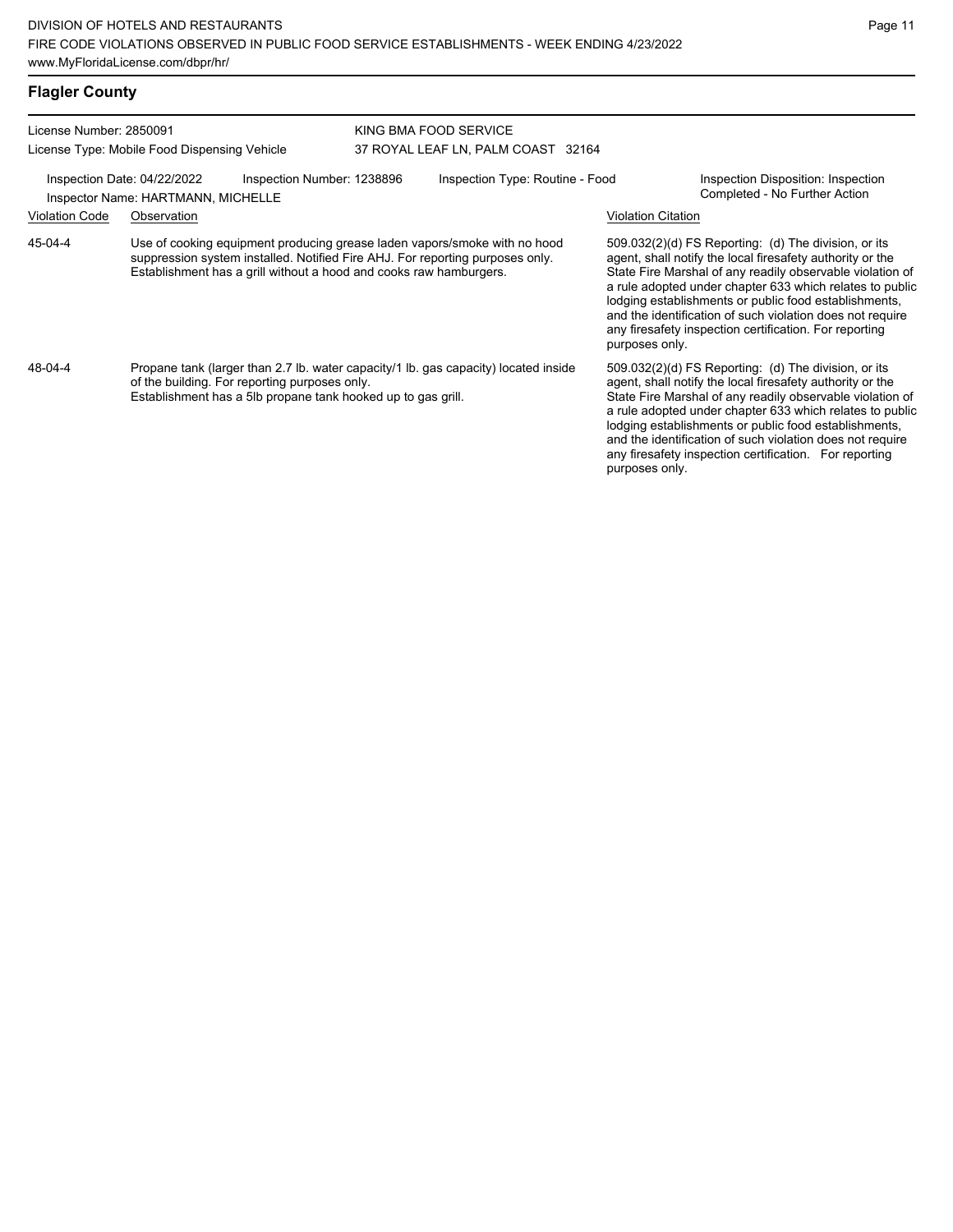| License Number: 3800111 |                                                                |                            | <b>MARYLAND FRIED CHICKEN</b>                                                                                                                                          |                           |                                                                                                                                                                                                                                                                                                     |
|-------------------------|----------------------------------------------------------------|----------------------------|------------------------------------------------------------------------------------------------------------------------------------------------------------------------|---------------------------|-----------------------------------------------------------------------------------------------------------------------------------------------------------------------------------------------------------------------------------------------------------------------------------------------------|
|                         | License Type: Permanent Food Service                           |                            | 904 W MAIN ST, AVON PK 338253312                                                                                                                                       |                           |                                                                                                                                                                                                                                                                                                     |
|                         | Inspection Date: 04/15/2022<br>Inspector Name: SCHNELL, PAMELA | Inspection Number: 3181853 | Inspection Type: Routine - Food                                                                                                                                        |                           | Inspection Disposition: Inspection<br>Completed - No Further Action                                                                                                                                                                                                                                 |
| <b>Violation Code</b>   | Observation                                                    |                            |                                                                                                                                                                        | <b>Violation Citation</b> |                                                                                                                                                                                                                                                                                                     |
| 47-03-4                 |                                                                |                            | Observed electrical wiring in disrepair. For reporting purposes only. Observed light<br>in walk-in cooler which had condensation inside bulb and flickered on and off. |                           | 509.032(2)(d) FS Reporting: (d) The division, or its<br>agent, shall notify the local firesafety authority or the<br>State Fire Marshal of any readily observable violation of<br>a rule adopted under chapter 633 which relates to public<br>lodging establishments or public food establishments, |

and the identification of such violation does not require any firesafety inspection certification. For reporting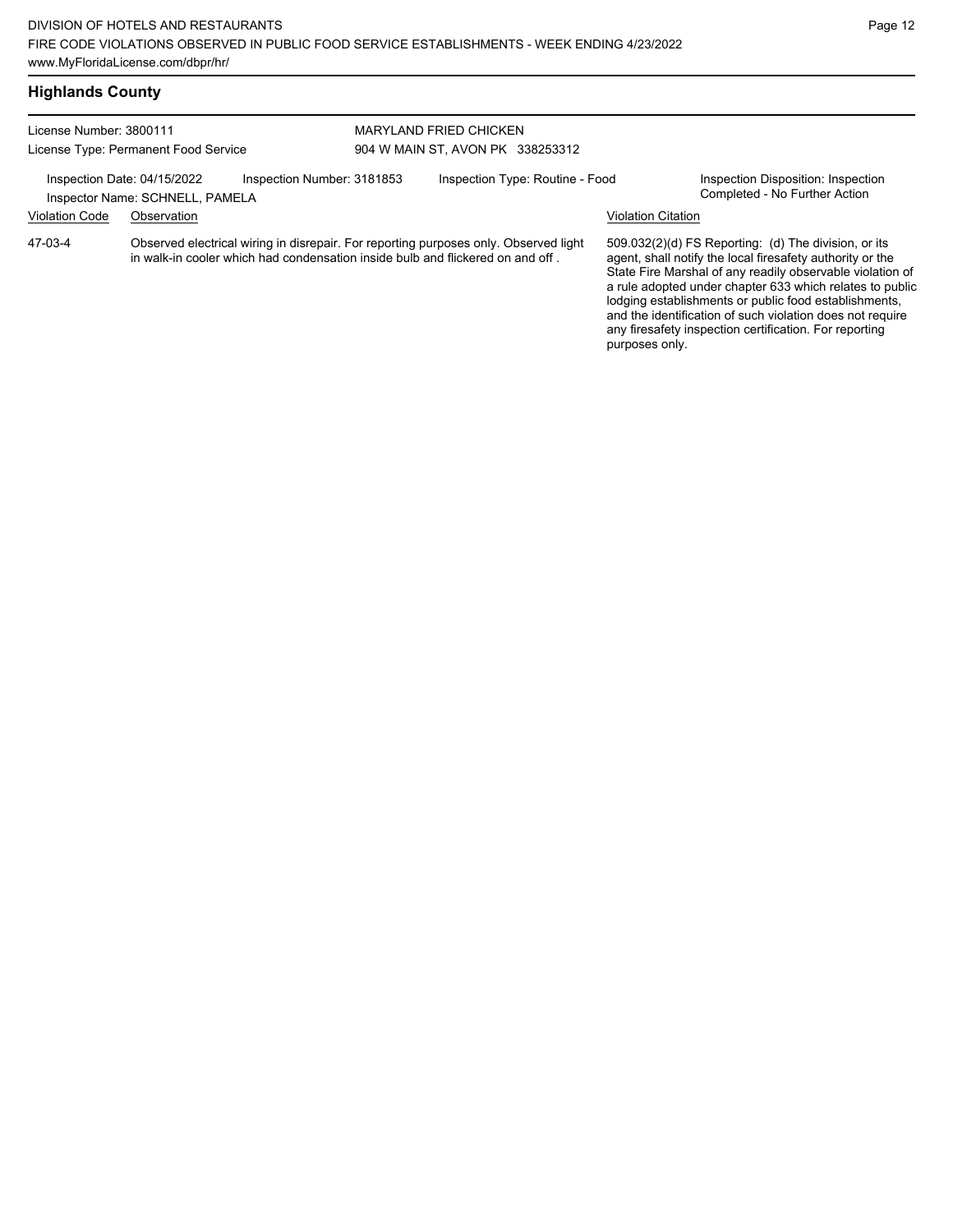### **Hillsborough County**

| License Number: 3916697 |                                                                                                                                                                                                                    |                            | URBAN CANTINA                              |                           |                                                                                                                                                                                                                                                                                                                                                                                                                                                                                                          |  |  |  |
|-------------------------|--------------------------------------------------------------------------------------------------------------------------------------------------------------------------------------------------------------------|----------------------------|--------------------------------------------|---------------------------|----------------------------------------------------------------------------------------------------------------------------------------------------------------------------------------------------------------------------------------------------------------------------------------------------------------------------------------------------------------------------------------------------------------------------------------------------------------------------------------------------------|--|--|--|
|                         | License Type: Permanent Food Service                                                                                                                                                                               |                            | 200 E MADISON ST, TAMPA 33602              |                           |                                                                                                                                                                                                                                                                                                                                                                                                                                                                                                          |  |  |  |
|                         | Inspection Date: 04/21/2022<br>Inspector Name: EHLERS, MICHAEL                                                                                                                                                     | Inspection Number: 3162987 | Inspection Type: Routine - Food            |                           | Inspection Disposition: Administrative<br>complaint recommended                                                                                                                                                                                                                                                                                                                                                                                                                                          |  |  |  |
| Violation Code          | Observation                                                                                                                                                                                                        |                            |                                            | <b>Violation Citation</b> |                                                                                                                                                                                                                                                                                                                                                                                                                                                                                                          |  |  |  |
| 47-02-4                 | Observed scorch marks around electrical outlet. For reporting purposes only. By<br>back prep area where cans are stored.                                                                                           |                            |                                            | purposes only.            | 509.032(2)(d) FS Reporting: (d) The division, or its<br>agent, shall notify the local firesafety authority or the<br>State Fire Marshal of any readily observable violation of<br>a rule adopted under chapter 633 which relates to public<br>lodging establishments or public food establishments,<br>and the identification of such violation does not require<br>any firesafety inspection certification. For reporting                                                                               |  |  |  |
| License Number: 3912268 |                                                                                                                                                                                                                    |                            | THINH AN KITCHEN & TOFU                    |                           |                                                                                                                                                                                                                                                                                                                                                                                                                                                                                                          |  |  |  |
|                         | License Type: Permanent Food Service                                                                                                                                                                               |                            | 8104 W WATERS AVE, TAMPA 33615             |                           |                                                                                                                                                                                                                                                                                                                                                                                                                                                                                                          |  |  |  |
|                         | Inspection Date: 04/21/2022<br>Inspector Name: ZHANG, JACKY                                                                                                                                                        | Inspection Number: 3182990 | Inspection Type: Food-Licensing Inspection |                           | Inspection Disposition: Call Back -<br>Extension given, pending                                                                                                                                                                                                                                                                                                                                                                                                                                          |  |  |  |
| <b>Violation Code</b>   | Observation                                                                                                                                                                                                        |                            |                                            | <b>Violation Citation</b> |                                                                                                                                                                                                                                                                                                                                                                                                                                                                                                          |  |  |  |
| 48-01-5                 | - From initial inspection : No current insurance inspector boiler report or boiler<br>certificate available for boiler. For reporting purposes only. - From follow-up<br>inspection 2022-04-21: ** Time Extended** |                            |                                            |                           | 61C-1.004(10) FAC Reporting: (10) Heating and<br>ventilation - The heating and ventilation system shall be<br>kept in good repair or be installed to maintain a<br>minimum of 68 degrees Fahrenheit throughout the<br>building. The insurance inspectors boiler report is<br>required annually for power boilers and high<br>pressure/high temperature boilers and biannually for low<br>pressure steam or vapor heating boilers and shall be<br>posted in the boiler room. For reporting purposes only. |  |  |  |
| 48-01-5                 | No current insurance inspector boiler report or boiler certificate available for boiler.<br>For reporting purposes only.                                                                                           |                            |                                            |                           | 61C-1.004(10) FAC Reporting: (10) Heating and<br>ventilation - The heating and ventilation system shall be<br>kept in good repair or be installed to maintain a<br>minimum of 68 degrees Fahrenheit throughout the<br>building. The insurance inspectors boiler report is<br>required annually for power boilers and high<br>pressure/high temperature boilers and biannually for low<br>pressure steam or vapor heating boilers and shall be<br>posted in the boiler room. For reporting purposes only. |  |  |  |
| License Number: 3907293 |                                                                                                                                                                                                                    |                            | HUNTERS GREEN ATHLETIC CENTER              |                           |                                                                                                                                                                                                                                                                                                                                                                                                                                                                                                          |  |  |  |
|                         | License Type: Permanent Food Service                                                                                                                                                                               |                            | 18050 HUNTERS OAK CR, TAMPA 33647          |                           |                                                                                                                                                                                                                                                                                                                                                                                                                                                                                                          |  |  |  |
| Violation Code          | Inspection Date: 04/22/2022<br>Inspector Name: POWELL, DAVID<br>Observation                                                                                                                                        | Inspection Number: 3142945 | Inspection Type: Routine - Food            | <b>Violation Citation</b> | Inspection Disposition: Inspection<br>Completed - No Further Action                                                                                                                                                                                                                                                                                                                                                                                                                                      |  |  |  |
| 48-01-5                 | No current insurance inspector boiler report or boiler certificate available for boiler.<br>For reporting purposes only. Observed boiler inspection report expired 11/6/2021                                       |                            |                                            |                           | 61C-1.004(10) FAC Reporting: (10) Heating and<br>ventilation - The heating and ventilation system shall be<br>kept in good repair or be installed to maintain a<br>minimum of 68 degrees Fahrenheit throughout the<br>building. The insurance inspectors boiler report is<br>required annually for power boilers and high<br>pressure/high temperature boilers and biannually for low<br>pressure steam or vapor heating boilers and shall be<br>posted in the boiler room. For reporting purposes only. |  |  |  |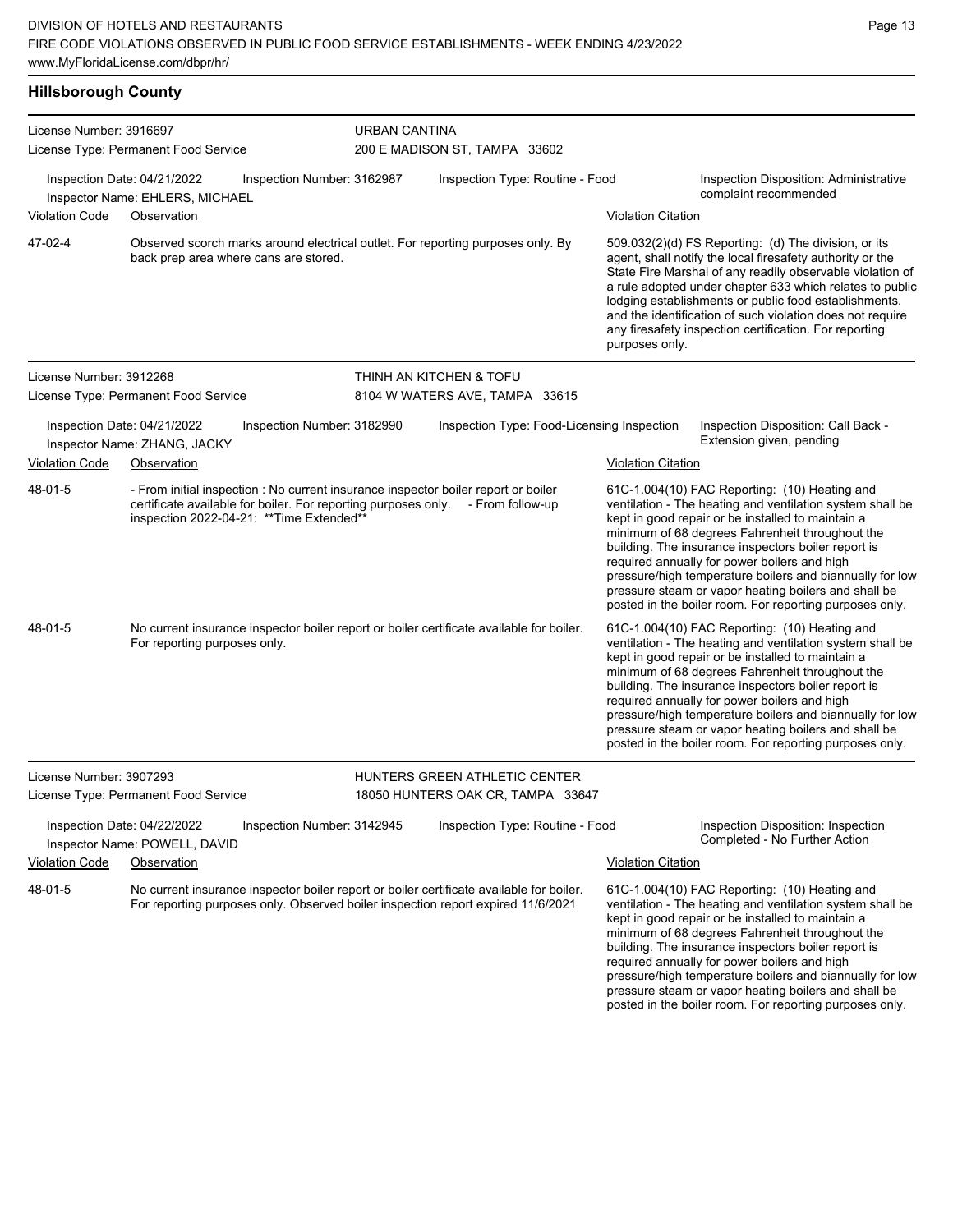### **Hillsborough County**

License Number: 3906985 License Type: Permanent Food Service

### TAMPA PALMS GOLF & CC 5811 TAMPA PALMS BLVD, TAMPA 336471090

Inspection Date: 04/19/2022 Inspection Number: 3168152 Inspection Type: Routine - Food Inspection Disposition: Call Back -

Inspector Name: POWELL, DAVID

### Violation Code Observation Violation Citation

- From initial inspection : No current insurance inspector boiler report or boiler certificate available for boiler. For reporting purposes only. - From follow-up inspection 2022-04-19: No current insurance inspector boiler report or boiler certificate available for boiler \*\*Time Extended\*\* 48-01-5

61C-1.004(10) FAC Reporting: (10) Heating and ventilation - The heating and ventilation system shall be kept in good repair or be installed to maintain a minimum of 68 degrees Fahrenheit throughout the building. The insurance inspectors boiler report is required annually for power boilers and high pressure/high temperature boilers and biannually for low pressure steam or vapor heating boilers and shall be posted in the boiler room. For reporting purposes only.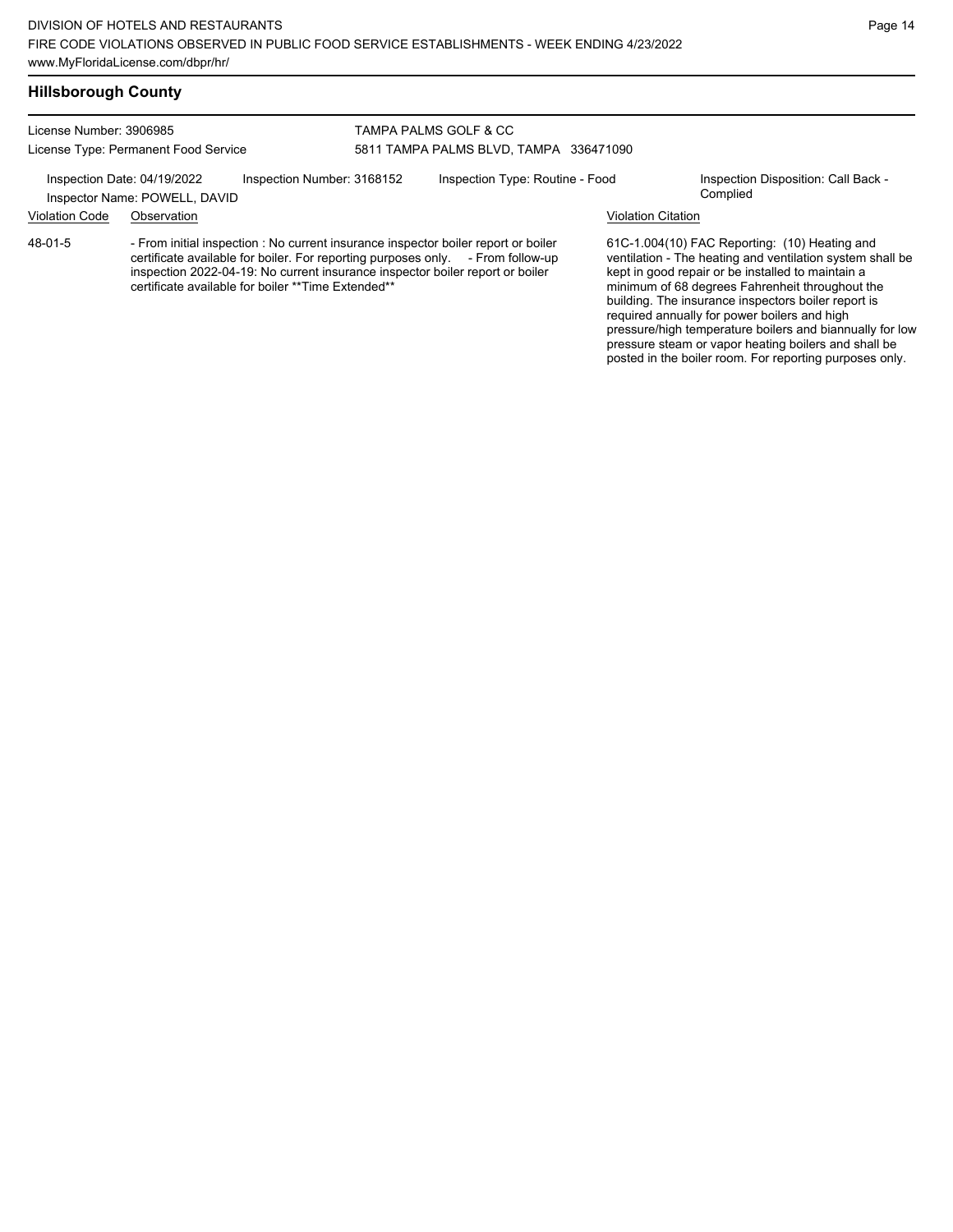### **Manatee County**

#### License Number: 5105843 License Type: Permanent Food Service THE SHORE ON LONGBOAT 800 BROADWAY ST, LONGBOAT KEY 34228 Inspection Date: 04/20/2022 Inspection Number: 3096859 Inspection Type: Routine - Food Inspection Disposition: Inspection<br>Inspector Name: MCKEON MICHAEI Inspector Name: MCKEON, MICHAEL Violation Code Observation Violation Citation Propane tank (larger than 2.7 lb. water capacity/1 lb. gas capacity) located inside of the building. For reporting purposes only. 3 propane tanks stored inside the establishment. Manager placed the tanks outside. \*\*Corrected On-Site\*\* 509.032(2)(d) FS Reporting: (d) The division, or its agent, shall notify the local firesafety authority or the State Fire Marshal of any readily observable violation of a rule adopted under chapter 633 which relates to public lodging establishments or public food establishments, and the identification of such violation does not require any firesafety inspection certification. For reporting purposes only. 48-04-4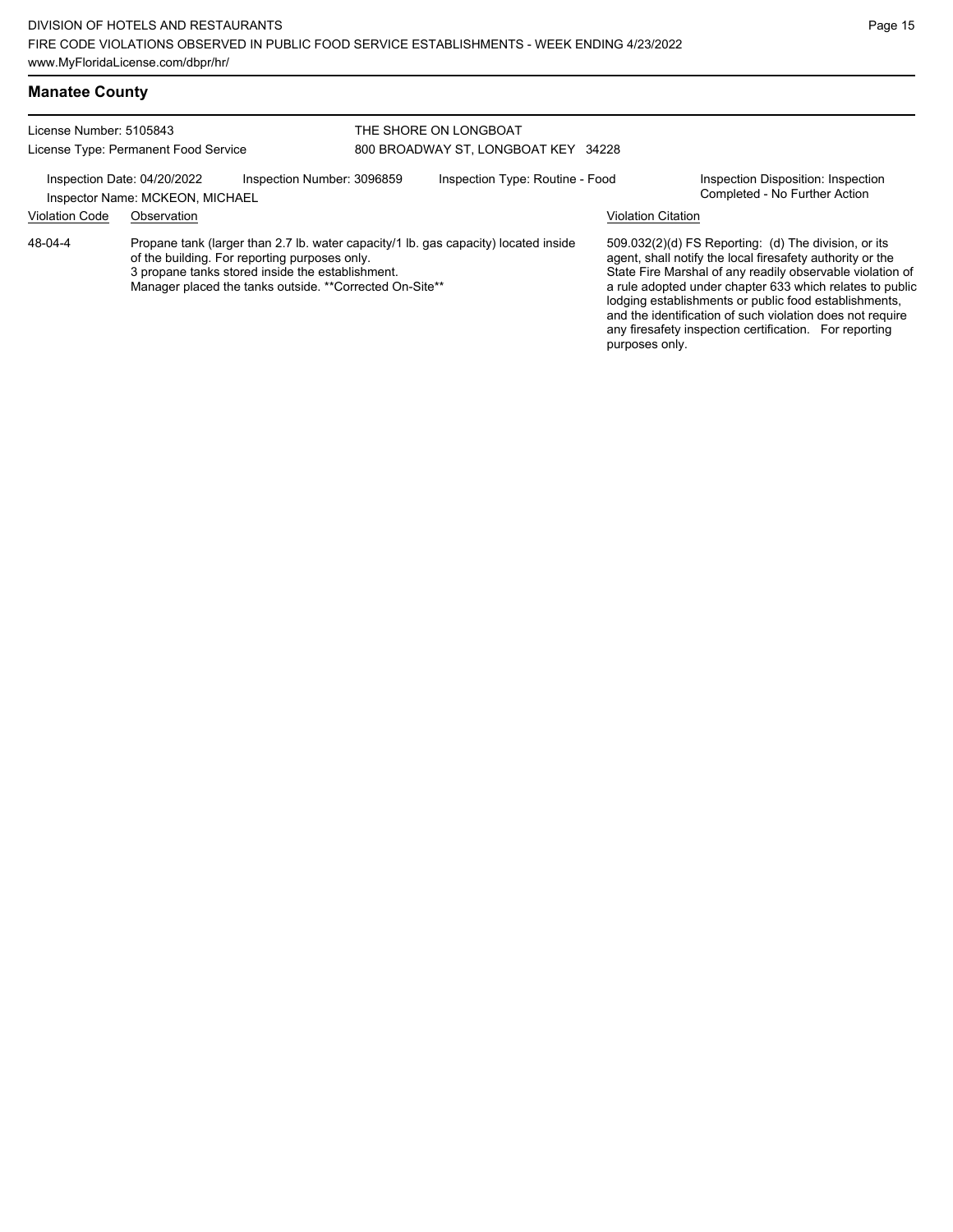### **Monroe County**

License Number: 5428263 License Type: Permanent Food Service

### THE SAINT HOTEL KEY WEST 417 EATON ST, KEY WEST 33040

Inspection Date: 04/19/2022 Inspection Number: 3114290 Inspection Type: Routine - Food Inspection Disposition: Inspection<br>Inspector Name: HENI EV LATONVA

# Inspector Name: HENLEY, LATONYA

45-04-4

Use of cooking equipment producing grease laden vapors/smoke with no hood suppression system installed. Notified Fire AHJ. For reporting purposes only. Observed a portable gas fryers on a table next to the cook line without hood suppression system. Observed the operator disconnect the gas portable fryer during the inspection. \*\*Corrected On-Site\*\*

Violation Code Observation Violation Citation

509.032(2)(d) FS Reporting: (d) The division, or its agent, shall notify the local firesafety authority or the State Fire Marshal of any readily observable violation of a rule adopted under chapter 633 which relates to public lodging establishments or public food establishments, and the identification of such violation does not require any firesafety inspection certification. For reporting purposes only.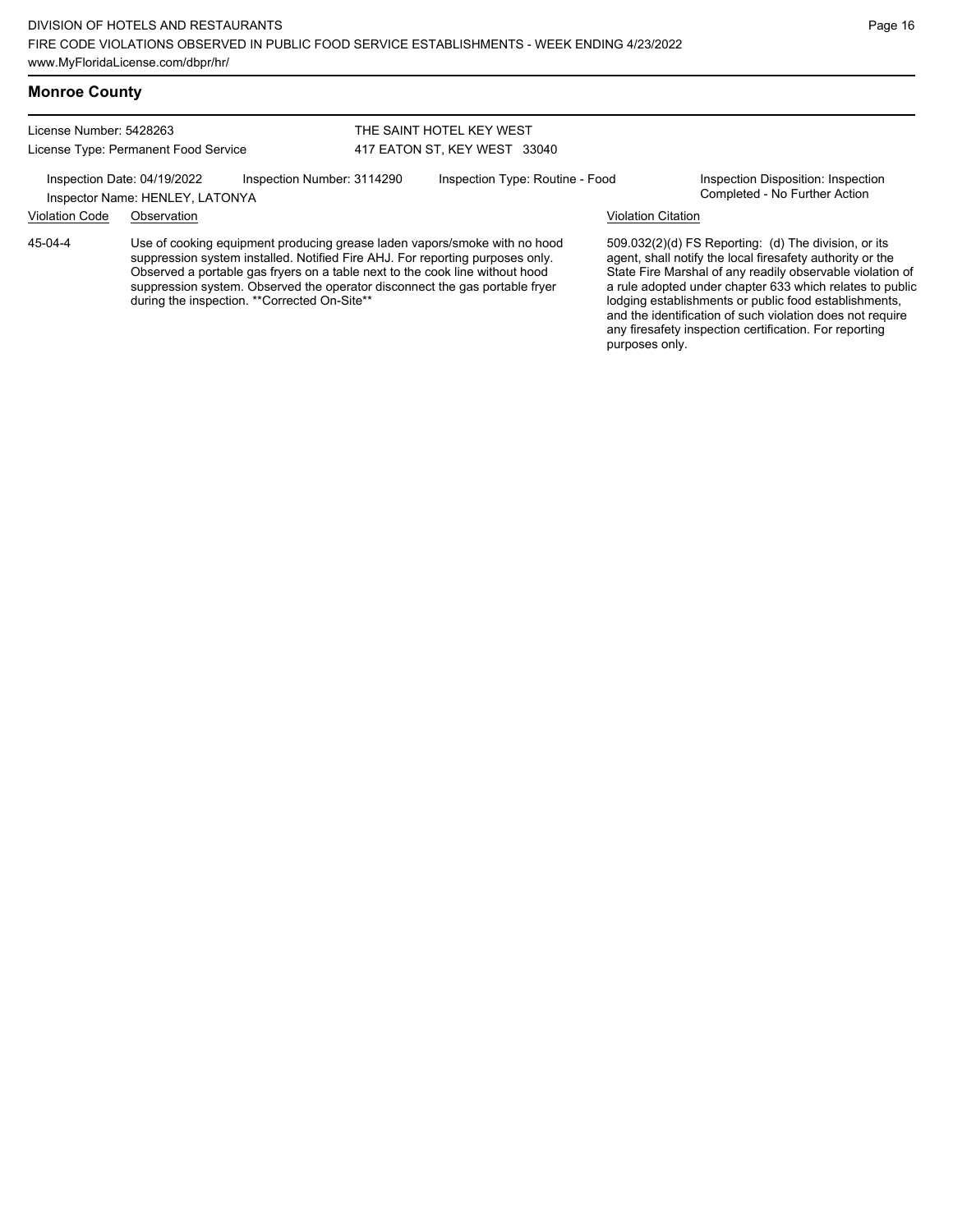| <b>Orange County</b>    |                                                                                                                                                                                                                                |                            |                                                          |                           |                                                                                                                                                                                                                                                                                                                                                                                                                            |
|-------------------------|--------------------------------------------------------------------------------------------------------------------------------------------------------------------------------------------------------------------------------|----------------------------|----------------------------------------------------------|---------------------------|----------------------------------------------------------------------------------------------------------------------------------------------------------------------------------------------------------------------------------------------------------------------------------------------------------------------------------------------------------------------------------------------------------------------------|
| License Number: 5810528 | License Type: Permanent Food Service                                                                                                                                                                                           |                            | OOTOYA SUSHI.LOUNGE<br>621 E CENTRAL BLVD, ORLANDO 32801 |                           |                                                                                                                                                                                                                                                                                                                                                                                                                            |
|                         | Inspection Date: 04/19/2022<br>Inspector Name: ASSEFA, MARKIA                                                                                                                                                                  | Inspection Number: 3136211 | Inspection Type: Routine - Food                          |                           | Inspection Disposition: Call Back -<br>Complied                                                                                                                                                                                                                                                                                                                                                                            |
| Violation Code          | Observation                                                                                                                                                                                                                    |                            |                                                          | <b>Violation Citation</b> |                                                                                                                                                                                                                                                                                                                                                                                                                            |
| 48-04-4                 | - From initial inspection : Propane tank (larger than 2.7 lb. water capacity/1 lb. gas<br>capacity) located inside of the building. For reporting purposes only. - From<br>follow-up inspection 2022-04-19: ** Time Extended** |                            |                                                          | purposes only.            | 509.032(2)(d) FS Reporting: (d) The division, or its<br>agent, shall notify the local firesafety authority or the<br>State Fire Marshal of any readily observable violation of<br>a rule adopted under chapter 633 which relates to public<br>lodging establishments or public food establishments,<br>and the identification of such violation does not require<br>any firesafety inspection certification. For reporting |
| License Number: 5855133 |                                                                                                                                                                                                                                |                            | 1 FISHMAN SUB HELSHIRE JAMAICA                           |                           |                                                                                                                                                                                                                                                                                                                                                                                                                            |
|                         | License Type: Mobile Food Dispensing Vehicle                                                                                                                                                                                   |                            | 6898 SILVERSTAR ROAD, VIN#9304, ORLANDO 32818            |                           |                                                                                                                                                                                                                                                                                                                                                                                                                            |
|                         | Inspection Date: 04/22/2022<br>Inspector Name: GREENE, MARVIN                                                                                                                                                                  | Inspection Number: 1243253 | Inspection Type: Routine - Food                          |                           | Inspection Disposition: Warning<br><b>Issued</b>                                                                                                                                                                                                                                                                                                                                                                           |
| <b>Violation Code</b>   | Observation                                                                                                                                                                                                                    |                            |                                                          | <b>Violation Citation</b> |                                                                                                                                                                                                                                                                                                                                                                                                                            |
| 45-04-4                 | Use of cooking equipment producing grease laden vapors/smoke with no hood<br>suppression system installed. Notified Fire AHJ. For reporting purposes only.<br>Small fryer next to 3 compartment sink.                          |                            |                                                          | purposes only.            | 509.032(2)(d) FS Reporting: (d) The division, or its<br>agent, shall notify the local firesafety authority or the<br>State Fire Marshal of any readily observable violation of<br>a rule adopted under chapter 633 which relates to public<br>lodging establishments or public food establishments,<br>and the identification of such violation does not require<br>any firesafety inspection certification. For reporting |
| License Number: 5814635 |                                                                                                                                                                                                                                | @ THE DINER                |                                                          |                           |                                                                                                                                                                                                                                                                                                                                                                                                                            |
|                         | License Type: Permanent Food Service                                                                                                                                                                                           |                            | 9938 UNIVERSAL BLVD, ORLANDO 32819                       |                           |                                                                                                                                                                                                                                                                                                                                                                                                                            |
|                         | Inspection Date: 04/19/2022<br>Inspector Name: BACHOO, SAVITRI                                                                                                                                                                 | Inspection Number: 3148445 | Inspection Type: Routine - Food                          |                           | Inspection Disposition: Warning<br><b>Issued</b>                                                                                                                                                                                                                                                                                                                                                                           |
| <b>Violation Code</b>   | Observation                                                                                                                                                                                                                    |                            |                                                          | <b>Violation Citation</b> |                                                                                                                                                                                                                                                                                                                                                                                                                            |
| 45-05-4                 | Portable fire extinguisher missing from its designated location. For reporting<br>purposes only.<br>Fire extinguisher stored on floor in dry storage                                                                           |                            |                                                          | purposes only.            | 509.032(2)(d) FS Reporting: (d) The division, or its<br>agent, shall notify the local firesafety authority or the<br>State Fire Marshal of any readily observable violation of<br>a rule adopted under chapter 633 which relates to public<br>lodging establishments or public food establishments,<br>and the identification of such violation does not require<br>any firesafety inspection certification. For reporting |
| 47-03-4                 | - From initial inspection : Observed electrical wiring in disrepair. For reporting<br>purposes only.<br>Electric cover over door and across from dish machine<br>inspection 2022-04-20: ** Time Extended**                     |                            | - From follow-up                                         | purposes only.            | 509.032(2)(d) FS Reporting: (d) The division, or its<br>agent, shall notify the local firesafety authority or the<br>State Fire Marshal of any readily observable violation of<br>a rule adopted under chapter 633 which relates to public<br>lodging establishments or public food establishments,<br>and the identification of such violation does not require<br>any firesafety inspection certification. For reporting |
| 47-03-4                 | Observed electrical wiring in disrepair. For reporting purposes only.<br>Electric cover over door and across from dish machine                                                                                                 |                            |                                                          |                           | 509.032(2)(d) FS Reporting: (d) The division, or its<br>agent, shall notify the local firesafety authority or the<br>State Fire Marshal of any readily observable violation of<br>a rule adopted under chapter 633 which relates to public<br>lodging establishments or public food establishments,<br>and the identification of such violation does not require<br>any firesafety inspection certification. For reporting |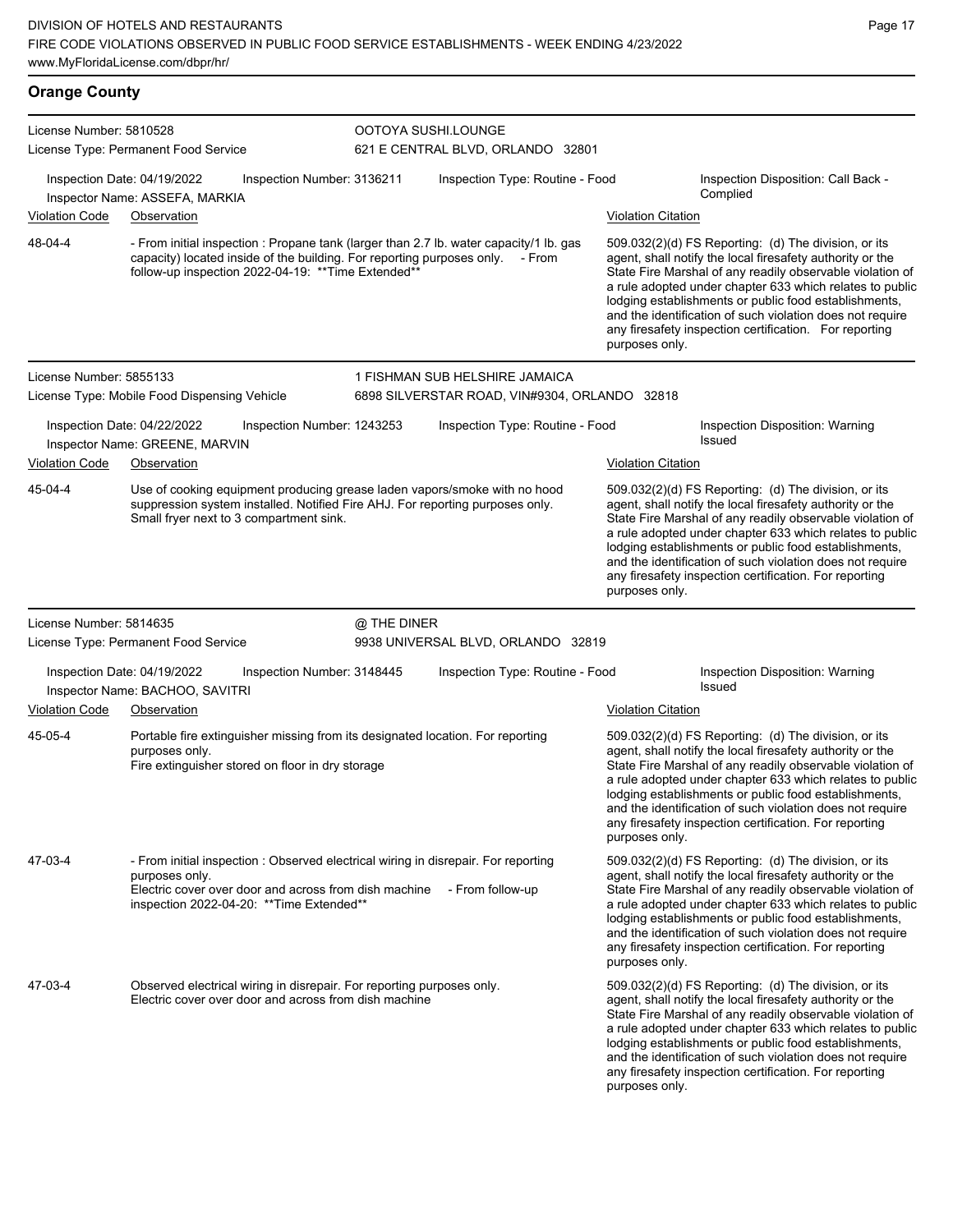| License Number: 6213987 |                                                                                                                                                                                                                                                                                                                                                                                                                                                                      |                            | NATURE'S TABLE CITY CENTER                                                |                           |                                                                                                                                                                                                                                                                                                                                                                                                                            |
|-------------------------|----------------------------------------------------------------------------------------------------------------------------------------------------------------------------------------------------------------------------------------------------------------------------------------------------------------------------------------------------------------------------------------------------------------------------------------------------------------------|----------------------------|---------------------------------------------------------------------------|---------------------------|----------------------------------------------------------------------------------------------------------------------------------------------------------------------------------------------------------------------------------------------------------------------------------------------------------------------------------------------------------------------------------------------------------------------------|
|                         | License Type: Permanent Food Service                                                                                                                                                                                                                                                                                                                                                                                                                                 |                            | 100 2 AVE S, SAINT PETERSBURG 33701                                       |                           |                                                                                                                                                                                                                                                                                                                                                                                                                            |
|                         | Inspection Date: 04/19/2022<br>Inspector Name: MURPHY, JAMES                                                                                                                                                                                                                                                                                                                                                                                                         | Inspection Number: 3164957 | Inspection Type: Routine - Food                                           |                           | Inspection Disposition: Administrative<br>complaint recommended                                                                                                                                                                                                                                                                                                                                                            |
| <b>Violation Code</b>   | Observation                                                                                                                                                                                                                                                                                                                                                                                                                                                          |                            |                                                                           | <b>Violation Citation</b> |                                                                                                                                                                                                                                                                                                                                                                                                                            |
| 45-04-4                 | Use of cooking equipment producing grease laden vapors/smoke with no hood<br>suppression system installed. Notified Fire AHJ. For reporting purposes only.<br>In front counter area, eggs are being cooked on an induction oven and no hood<br>system present.                                                                                                                                                                                                       |                            |                                                                           | purposes only.            | 509.032(2)(d) FS Reporting: (d) The division, or its<br>agent, shall notify the local firesafety authority or the<br>State Fire Marshal of any readily observable violation of<br>a rule adopted under chapter 633 which relates to public<br>lodging establishments or public food establishments,<br>and the identification of such violation does not require<br>any firesafety inspection certification. For reporting |
| 45-04-4                 | - From initial inspection : Use of cooking equipment producing grease laden<br>vapors/smoke with no hood suppression system installed. Notified Fire AHJ. For<br>reporting purposes only.<br>In front counter area, eggs are being cooked on an induction oven and no hood<br>system present. - From follow-up inspection 2022-04-20: No cooking observed<br>during call back inspection but induction burner is in same location in lobby area<br>**Time Extended** |                            |                                                                           | purposes only.            | 509.032(2)(d) FS Reporting: (d) The division, or its<br>agent, shall notify the local firesafety authority or the<br>State Fire Marshal of any readily observable violation of<br>a rule adopted under chapter 633 which relates to public<br>lodging establishments or public food establishments,<br>and the identification of such violation does not require<br>any firesafety inspection certification. For reporting |
| 47-02-4                 | - From initial inspection : Observed scorch marks around electrical outlet. For<br>reporting purposes only.<br>In self service coffee area in dining room, wall outlet next to coffee maker has<br>scorch marks. - From follow-up inspection 2022-04-20: ** Time Extended**                                                                                                                                                                                          |                            |                                                                           | purposes only.            | 509.032(2)(d) FS Reporting: (d) The division, or its<br>agent, shall notify the local firesafety authority or the<br>State Fire Marshal of any readily observable violation of<br>a rule adopted under chapter 633 which relates to public<br>lodging establishments or public food establishments,<br>and the identification of such violation does not require<br>any firesafety inspection certification. For reporting |
| 47-02-4                 | Observed scorch marks around electrical outlet. For reporting purposes only.<br>In self service coffee area in dining room, wall outlet next to coffee maker has<br>scorch marks.                                                                                                                                                                                                                                                                                    |                            |                                                                           | purposes only.            | 509.032(2)(d) FS Reporting: (d) The division, or its<br>agent, shall notify the local firesafety authority or the<br>State Fire Marshal of any readily observable violation of<br>a rule adopted under chapter 633 which relates to public<br>lodging establishments or public food establishments,<br>and the identification of such violation does not require<br>any firesafety inspection certification. For reporting |
| License Number: 6216936 | License Type: Permanent Food Service                                                                                                                                                                                                                                                                                                                                                                                                                                 |                            | DALGISFLAMFO BROILED BURGERS LLC<br>10754 70 AVE N UNIT C, SEMINOLE 33772 |                           |                                                                                                                                                                                                                                                                                                                                                                                                                            |
|                         | Inspection Date: 04/20/2022<br>Inspector Name: WILMOT, TASHARA                                                                                                                                                                                                                                                                                                                                                                                                       | Inspection Number: 3149412 | Inspection Type: Routine - Food                                           |                           | Inspection Disposition: Call Back -<br>Admin. complaint recommended                                                                                                                                                                                                                                                                                                                                                        |
| <b>Violation Code</b>   | Observation                                                                                                                                                                                                                                                                                                                                                                                                                                                          |                            |                                                                           | <b>Violation Citation</b> |                                                                                                                                                                                                                                                                                                                                                                                                                            |
| 46-04-4                 | - From initial inspection : Exit door locked. For reporting purposes only.<br>-blocked with boxes and chair - From follow-up inspection 2022-04-20: **Time<br>Extended**                                                                                                                                                                                                                                                                                             |                            |                                                                           |                           | 509.032(2)(d) FS Reporting: (d) The division, or its<br>agent, shall notify the local firesafety authority or the<br>State Fire Marshal of any readily observable violation of<br>a rule adopted under chapter 633 which relates to public<br>lodging establishments or public food establishments,<br>and the identification of such violation does not require                                                           |

any firesafety inspection certification. For reporting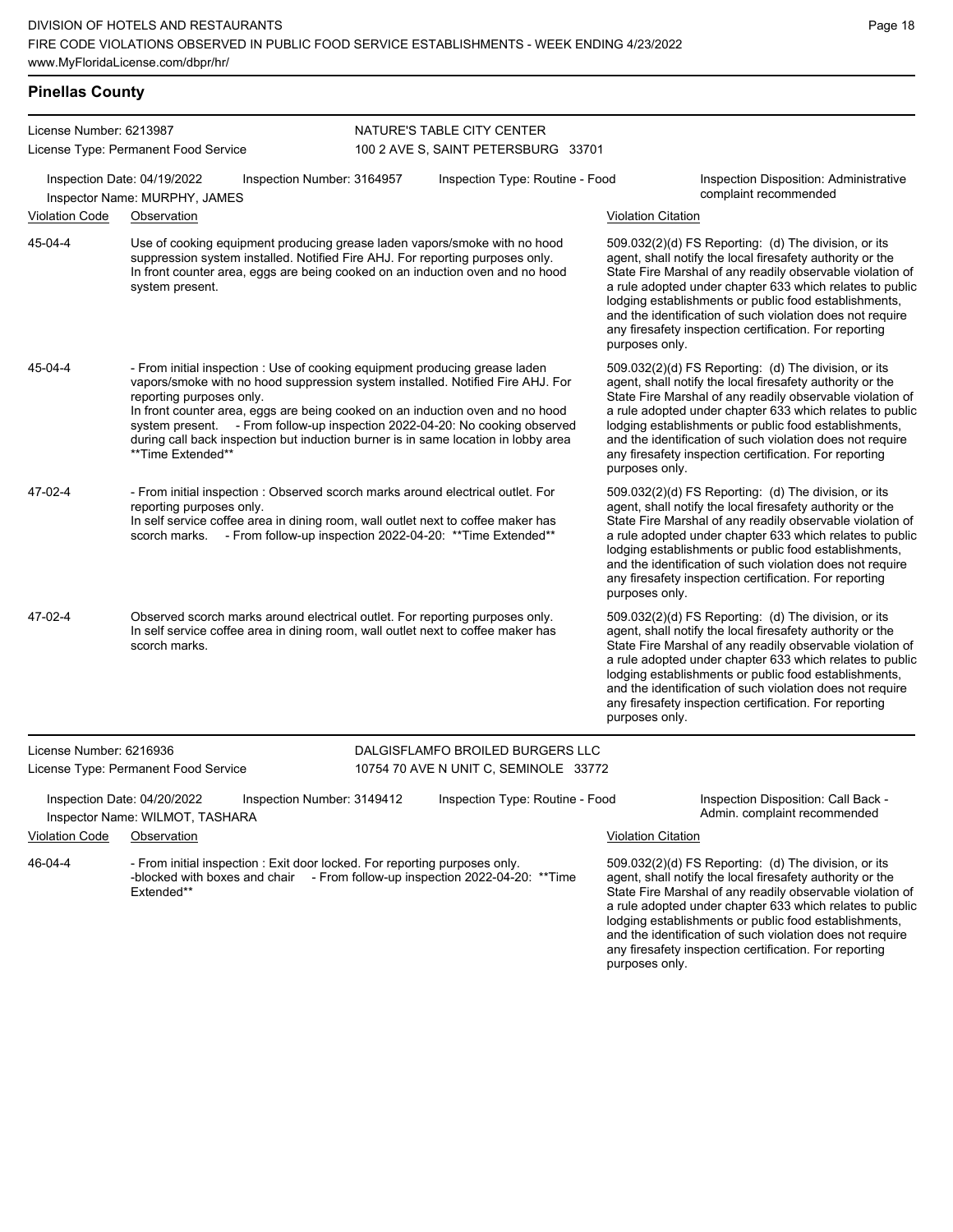### **Seminole County**

| License Number: 6904688<br>License Type: Permanent Food Service<br>Inspection Date: 04/22/2022<br>Inspection Number: 3125846<br>Inspector Name: MARTIN, LESLIE |                                                                   |                            | <b>JERRY'S PIZZA &amp; SUBS</b><br>924 W SR 436 STE-1300, ALTAMONTE SPRINGS 32714 |                                                                                                                                                                                                                                                                                                     |                           |                                                                                                                                                                                                                                                                                                                                                                                                                            |  |
|----------------------------------------------------------------------------------------------------------------------------------------------------------------|-------------------------------------------------------------------|----------------------------|-----------------------------------------------------------------------------------|-----------------------------------------------------------------------------------------------------------------------------------------------------------------------------------------------------------------------------------------------------------------------------------------------------|---------------------------|----------------------------------------------------------------------------------------------------------------------------------------------------------------------------------------------------------------------------------------------------------------------------------------------------------------------------------------------------------------------------------------------------------------------------|--|
|                                                                                                                                                                |                                                                   |                            | Inspection Type: Routine - Food                                                   |                                                                                                                                                                                                                                                                                                     |                           | Inspection Disposition: Inspection<br>Completed - No Further Action                                                                                                                                                                                                                                                                                                                                                        |  |
| <b>Violation Code</b>                                                                                                                                          | Observation                                                       |                            |                                                                                   |                                                                                                                                                                                                                                                                                                     | <b>Violation Citation</b> |                                                                                                                                                                                                                                                                                                                                                                                                                            |  |
| 45-04-4                                                                                                                                                        | located under hood.                                               |                            |                                                                                   | Use of cooking equipment producing grease laden vapors/smoke with no hood<br>suppression system installed. Notified Fire AHJ. For reporting purposes only.<br>-hood on premises but no suppression system. 3 tabletop fryers and flat grill                                                         | purposes only.            | 509.032(2)(d) FS Reporting: (d) The division, or its<br>agent, shall notify the local firesafety authority or the<br>State Fire Marshal of any readily observable violation of<br>a rule adopted under chapter 633 which relates to public<br>lodging establishments or public food establishments,<br>and the identification of such violation does not require<br>any firesafety inspection certification. For reporting |  |
| License Number: 6902963                                                                                                                                        |                                                                   |                            | <b>HAPPY TERIYAKI</b>                                                             |                                                                                                                                                                                                                                                                                                     |                           |                                                                                                                                                                                                                                                                                                                                                                                                                            |  |
| License Type: Permanent Food Service                                                                                                                           |                                                                   |                            |                                                                                   | 3260 N HWY 17-92 STE 100, LONGWOOD 327503735                                                                                                                                                                                                                                                        |                           |                                                                                                                                                                                                                                                                                                                                                                                                                            |  |
|                                                                                                                                                                | Inspection Date: 04/18/2022<br>Inspector Name: THORNCROFT, ROBERT | Inspection Number: 3171579 |                                                                                   | Inspection Type: Routine - Food                                                                                                                                                                                                                                                                     |                           | Inspection Disposition: Inspection<br>Completed - No Further Action                                                                                                                                                                                                                                                                                                                                                        |  |
| <b>Violation Code</b>                                                                                                                                          | Observation                                                       |                            |                                                                                   |                                                                                                                                                                                                                                                                                                     | <b>Violation Citation</b> |                                                                                                                                                                                                                                                                                                                                                                                                                            |  |
| Marked exit/path to marked exit blocked. For reporting purposes only.<br>46-01-4                                                                               |                                                                   |                            |                                                                                   | 509.032(2)(d) FS Reporting: (d) The division, or its<br>agent, shall notify the local firesafety authority or the<br>State Fire Marshal of any readily observable violation of<br>a rule adopted under chapter 633 which relates to public<br>lodging establishments or public food establishments, |                           |                                                                                                                                                                                                                                                                                                                                                                                                                            |  |

and the identification of such violation does not require any firesafety inspection certification. For reporting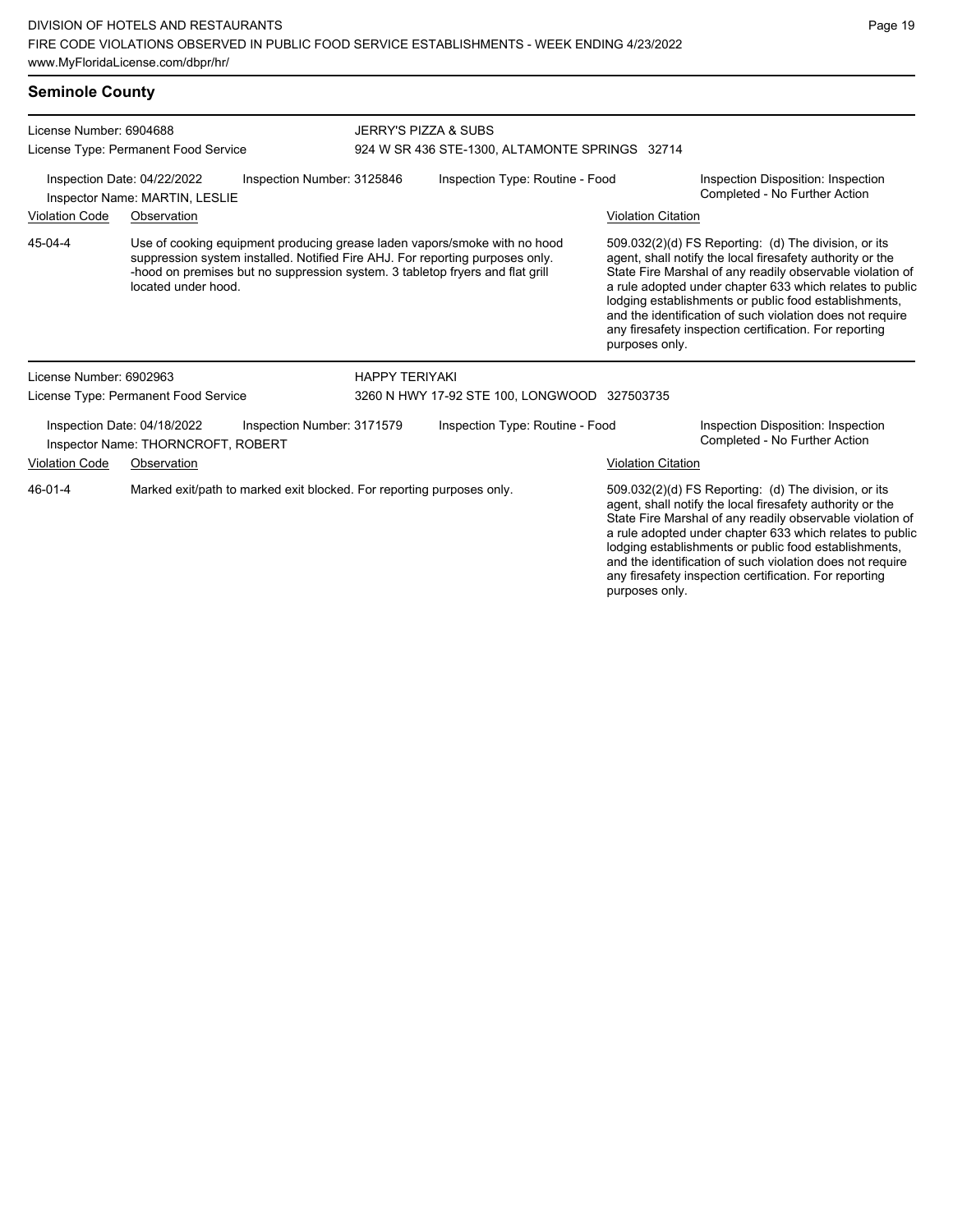| <b>St. Johns County</b>    |             |
|----------------------------|-------------|
| $Lipanoo$ Numbor $8501082$ | MO IOS TACO |

| License Number: 6501963              |                               |                                                                                                 | MOJOS TACO                                |                                                                                     |                           |                                                                                                                                                                                                                                                                                                                                                                                                                            |  |
|--------------------------------------|-------------------------------|-------------------------------------------------------------------------------------------------|-------------------------------------------|-------------------------------------------------------------------------------------|---------------------------|----------------------------------------------------------------------------------------------------------------------------------------------------------------------------------------------------------------------------------------------------------------------------------------------------------------------------------------------------------------------------------------------------------------------------|--|
| License Type: Permanent Food Service |                               |                                                                                                 | 551 ANASTASIA BLVD, SAINT AUGUSTINE 32080 |                                                                                     |                           |                                                                                                                                                                                                                                                                                                                                                                                                                            |  |
| Inspection Date: 04/19/2022          | Inspector Name: PERRY, DENNIS | Inspection Number: 3174339                                                                      |                                           | Inspection Type: Routine - Food                                                     |                           | <b>Inspection Disposition: Administrative</b><br>complaint recommended                                                                                                                                                                                                                                                                                                                                                     |  |
| <b>Violation Code</b>                | Observation                   |                                                                                                 |                                           |                                                                                     | <b>Violation Citation</b> |                                                                                                                                                                                                                                                                                                                                                                                                                            |  |
| 48-04-4                              |                               | of the building. For reporting purposes only.<br>Multiple gas tanks stored in dry storage area. |                                           | Propane tank (larger than 2.7 lb. water capacity/1 lb. gas capacity) located inside | purposes only.            | 509.032(2)(d) FS Reporting: (d) The division, or its<br>agent, shall notify the local firesafety authority or the<br>State Fire Marshal of any readily observable violation of<br>a rule adopted under chapter 633 which relates to public<br>lodging establishments or public food establishments,<br>and the identification of such violation does not require<br>any firesafety inspection certification. For reporting |  |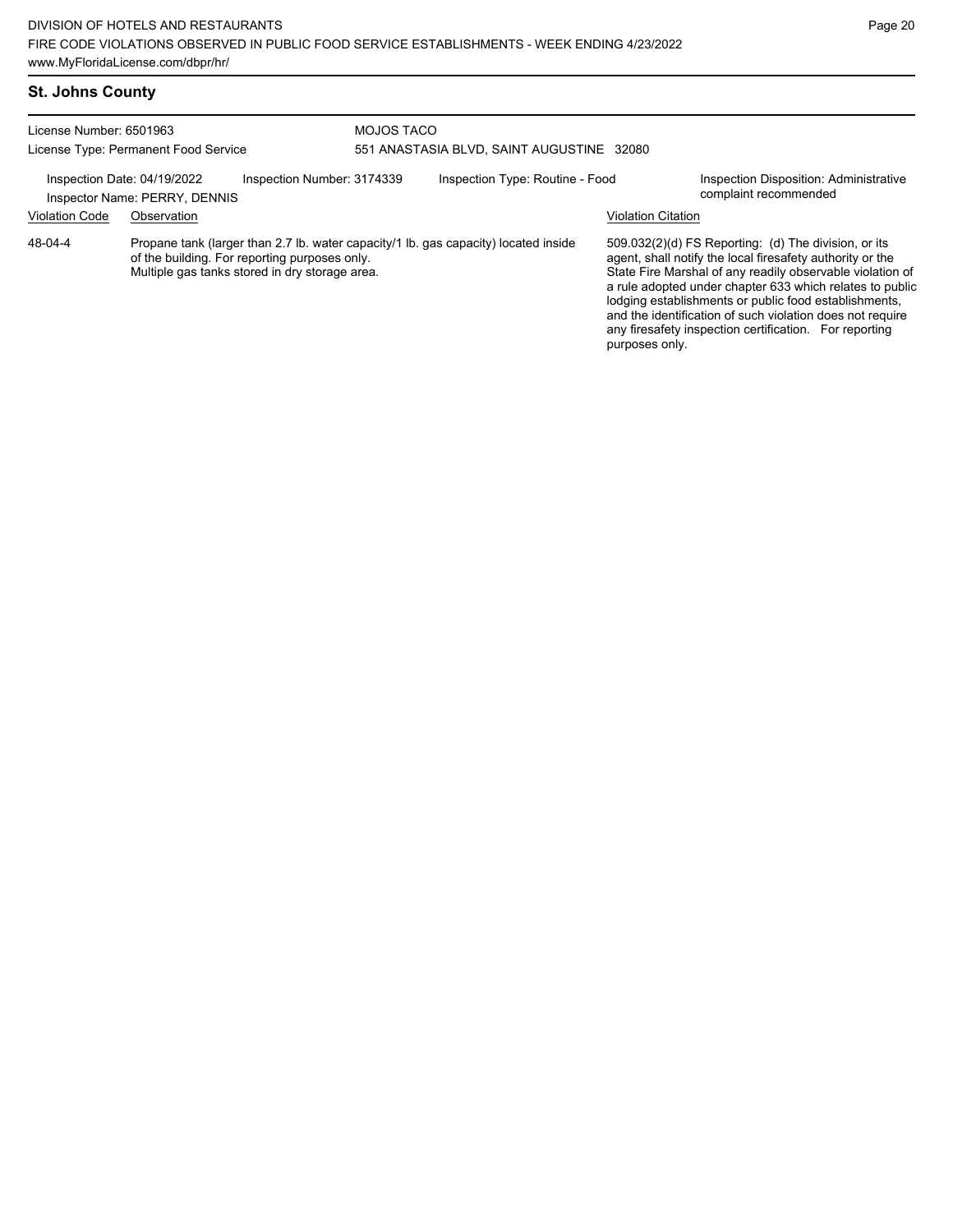and the identification of such violation does not require any firesafety inspection certification. For reporting

purposes only.

# **St. Lucie County**

| License Number: 6603177<br>License Type: Permanent Food Service<br>Inspection Date: 04/18/2022<br>Inspection Number: 3170960<br>Inspector Name: HYNES, MONICA |             |  | MEATING STREET STEAKHOUSE & SEAFOOD<br>10553 MEETING STREET, PORT SAINT LUCIE 34987                                                                         |  |                                                                                                                                                                                                                                                                                                     |                                                                     |  |
|---------------------------------------------------------------------------------------------------------------------------------------------------------------|-------------|--|-------------------------------------------------------------------------------------------------------------------------------------------------------------|--|-----------------------------------------------------------------------------------------------------------------------------------------------------------------------------------------------------------------------------------------------------------------------------------------------------|---------------------------------------------------------------------|--|
|                                                                                                                                                               |             |  | Inspection Type: Routine - Food                                                                                                                             |  |                                                                                                                                                                                                                                                                                                     | Inspection Disposition: Inspection<br>Completed - No Further Action |  |
| <b>Violation Code</b>                                                                                                                                         | Observation |  |                                                                                                                                                             |  | <b>Violation Citation</b>                                                                                                                                                                                                                                                                           |                                                                     |  |
| 48-04-4                                                                                                                                                       |             |  | Propane tank (larger than 2.7 lb. water capacity/1 lb. gas capacity) located inside<br>of the building. For reporting purposes only. ** Corrected On-Site** |  | 509.032(2)(d) FS Reporting: (d) The division, or its<br>agent, shall notify the local firesafety authority or the<br>State Fire Marshal of any readily observable violation of<br>a rule adopted under chapter 633 which relates to public<br>lodging establishments or public food establishments, |                                                                     |  |